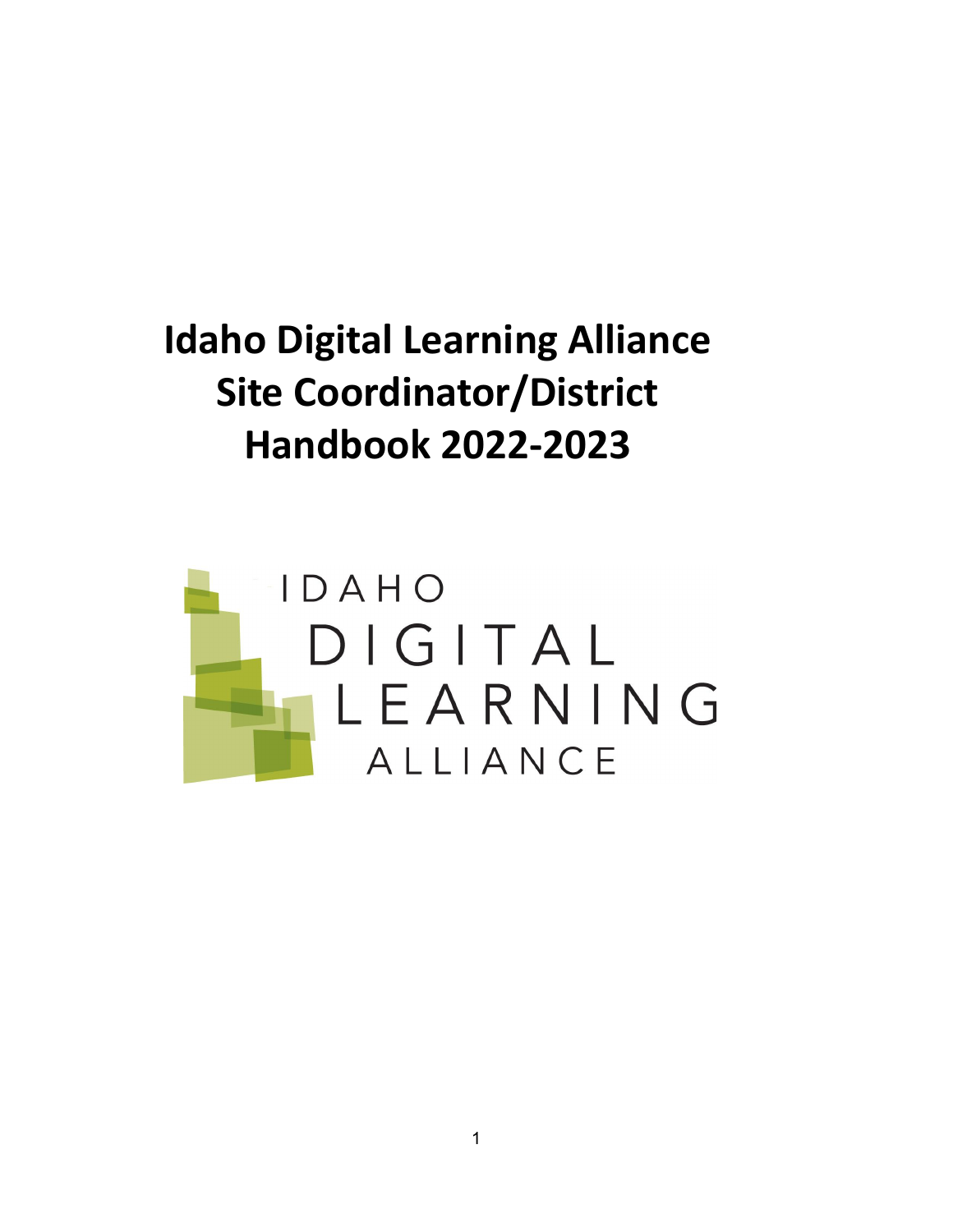# **Table Of Contents**

# **[Documents/References](#page-2-0)**

### **[Introduction](#page-3-0)**

[Goals](#page-3-1)

# **IDLA General Academic [Information](#page-4-0)**

[IDLA Student/Parent Handbook](#page-4-1)

#### [Accessibility](#page-4-2)

- [Course Offerings](#page-4-3)
	- [Academic Courses:](#page-4-4) [Advanced Placement \(AP®\) Courses:](#page-4-5) [Dual Credit:](#page-5-0) [Credit Recovery:](#page-6-0) [Satisfactory Academic Progress \(SAP\)](#page-6-1) [Career Technical Education \(CTE\):](#page-6-2) [Custom Sessions:](#page-7-0) [Learning Coach \(LC\) Access:](#page-7-1)

# **Role of the [School](#page-7-2)**

[Steps for getting started:](#page-7-3) [Additional Recommendations:](#page-8-0)

# **Site [Coordinator](#page-8-1) Information**

Role of the Site [Coordinator](#page-8-2) Obtaining a Site [Coordinator](#page-9-0) username and Password from IDLA [Determining](#page-9-1) Student Eligibility **[Orientation](#page-10-0)** Credit for [Classes](#page-10-1) Student [Registration](#page-10-2) [Pre-Enrollment](#page-10-3) Registration Form [Parent/Student](#page-11-0) Handbook Enrollment [Confirmation/Setting](#page-11-1) up a Student's Portal Account [Beginning](#page-11-2) the Class [Parent](#page-11-3) Rights Complaints by [Students/Parents](#page-12-0) [Monitoring](#page-12-1) Student Scores [Conferences](#page-13-0)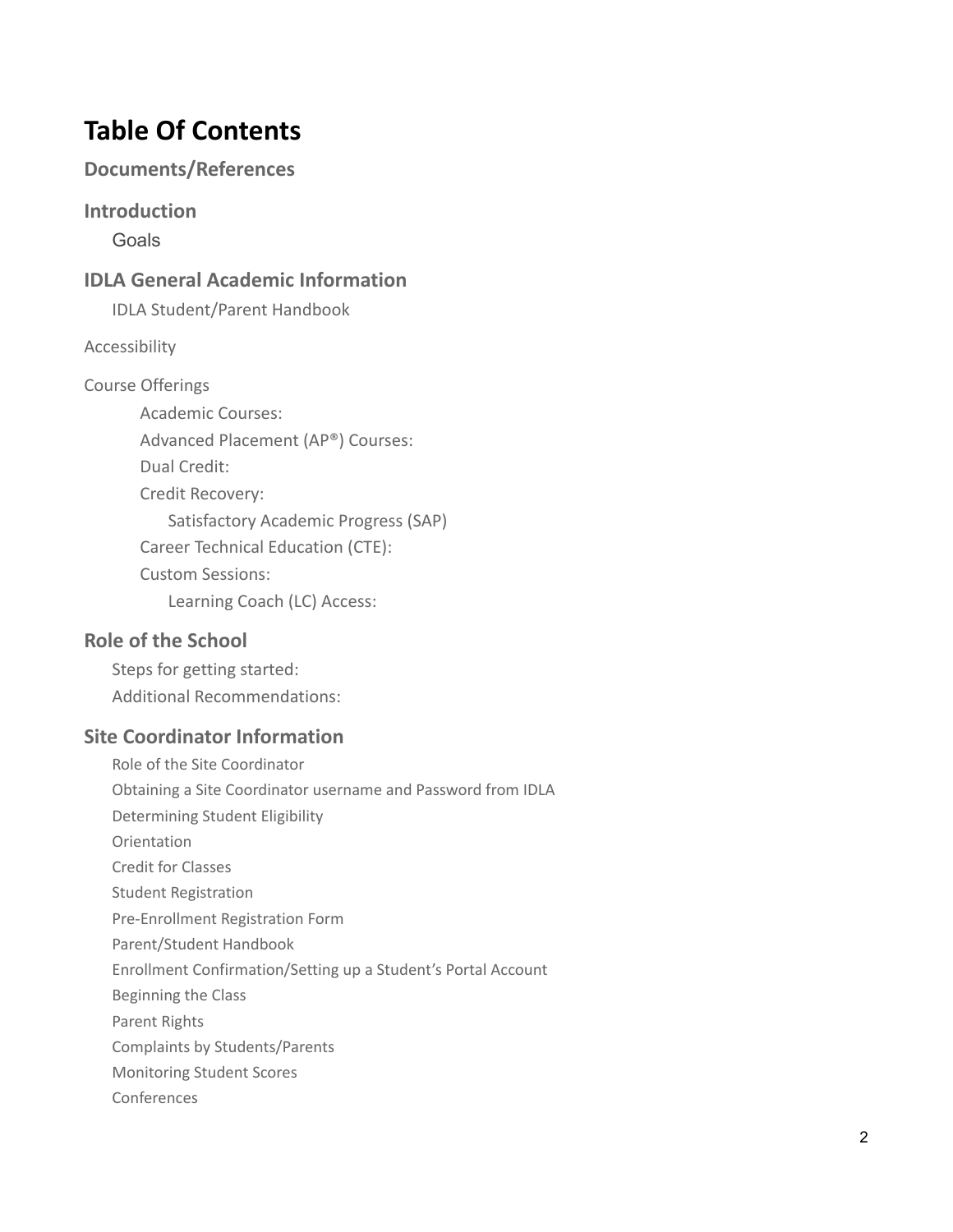Grading [Procedures/Late](#page-13-1) Work Late [work:](#page-13-2) Flex [Required](#page-13-3) Items:

## **Final Exam [Retakes](#page-13-4)**

Final Grade Dispute [Procedure](#page-14-0) [Materials](#page-14-1) [Acceptable](#page-14-2) Use, Academic Honesty and Plagiarism IDLA Texting [Guidelines](#page-16-0) Student [Discipline](#page-16-1) [Course](#page-16-2) Fees [Withdrawing](#page-16-3) from a Course [Extension](#page-17-0) Requests Extenuating [Circumstances:](#page-18-0) Hardship Extensions Course [Completion](#page-18-1) Procedures Final Grade [Reports](#page-19-0)

Students with [Disabilities](#page-19-1) [Evaluation](#page-20-0) and Feedback

[Technical](#page-20-1) Support

Regional [Coordinators](#page-20-2)

# **Documents/References**

<span id="page-2-0"></span>The following resources are listed as those most frequently used by Site Coordinators:

**Items located on our website (Site [Coordinator](https://www.idahodigitallearning.org/site-coordinators/resources/) Resources Page)**

- Acceptable Use Policy
- District MOU
- Fee Policy
- Academic Honesty & Final Exam Policy
- Student Data Privacy Policy
- Student/Parent Handbook
- Site [Coordinator](https://www.idahodigitallearning.org/wp-content/uploads/IDLASiteCoordinatorManual-updated2013.pdf) Manual
- Academic Calendar
- Pre-Enrollment Form
- Scholarship Voucher
- What to Expect from your Teacher
- Flex v Cohort Comparison document
- Custom Sessions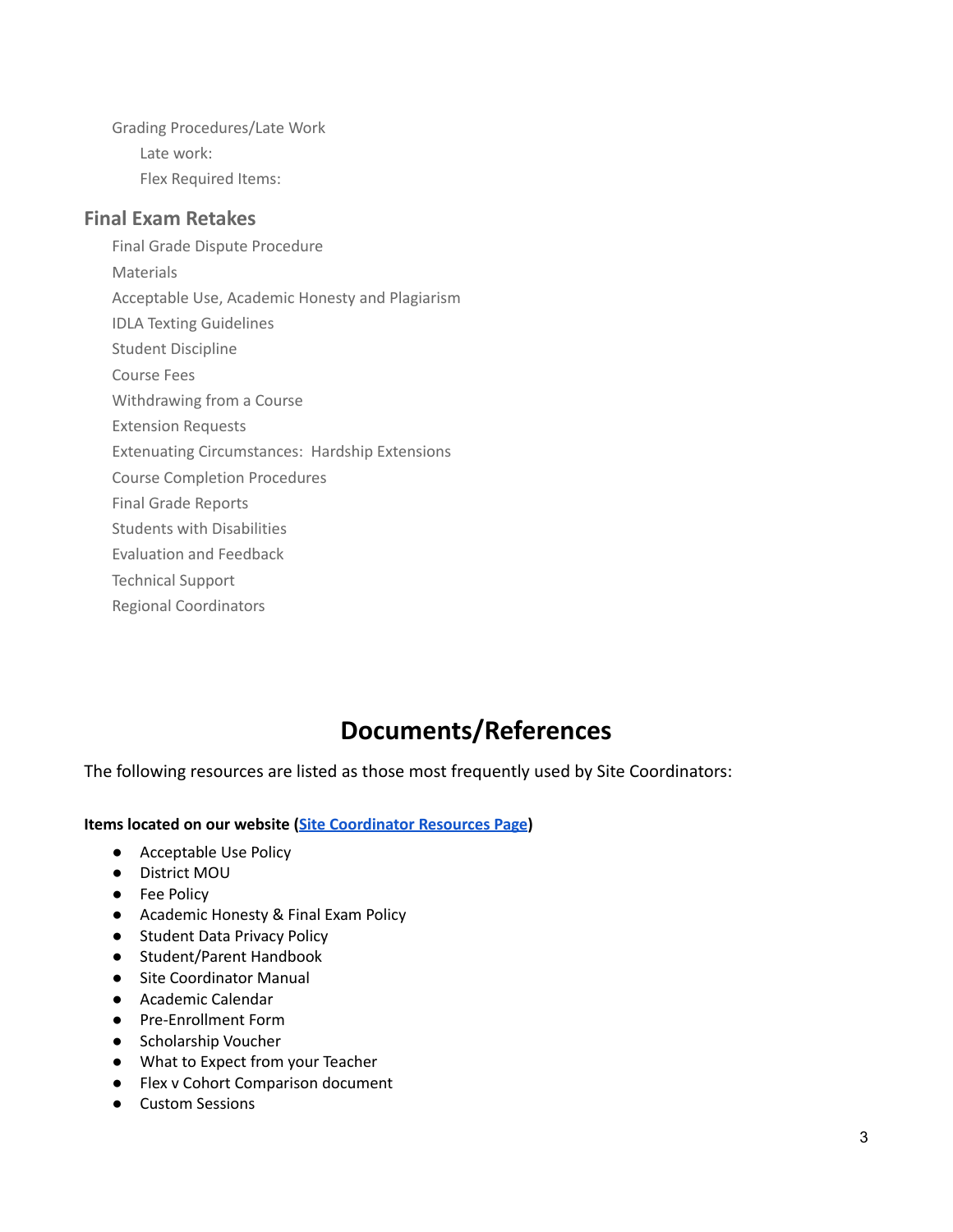- Custom Session Agreement & Guidelines
- Custom Session Request Form

#### **Additional Documents/Information**

- Drivers Education refer to IDLA [website](https://www.idahodigitallearning.org/courses/driver-education-course/)
- **Advanced [Opportunities](https://www.idahodigitallearning.org/students-parents/advanced-opportunities/) Information**
- IDLA Teacher & Principal Contact [Information](https://www.idahodigitallearning.org/our-team/faculty/)
- [College/University](https://www.idahodigitallearning.org/dc-contacts/) Contact Information

#### **IDLA Support Options**

- Contact [Technical](https://www.idahodigitallearning.org/support/) Support
	- Live Chat Option is available from this page
- Technical Support contact information
	- Website: <https://www.idahodigitallearning.org/support/>
	- Email: [support@idla.k12.id.us](mailto:support@idla.k12.id.us)
- Frequently Asked Questions and "How To" documents may be found on the IDLA [Knowledge](https://sites.google.com/idla.k12.id.us/knowledge-base) Base

# **Introduction**

<span id="page-3-0"></span>**[MISSION STATEMENT:](https://www.idahodigitallearning.org/about-us/)** The mission of Idaho Digital Learning Alliance (IDLA) is to serve the students, school districts, and State of Idaho by providing a high-quality public school education, aligned with state achievement standards, utilizing innovative e-learning methods of delivery.

#### <span id="page-3-1"></span>**Goals**

The goals of the Idaho Digital Learning Alliance are to:

- 1) Provide educational choice and flexibility to all Idaho students.
- 2) Provide services to the unique and diverse needs of districts.
- 3) Provide e-learning expertise to the State of Idaho.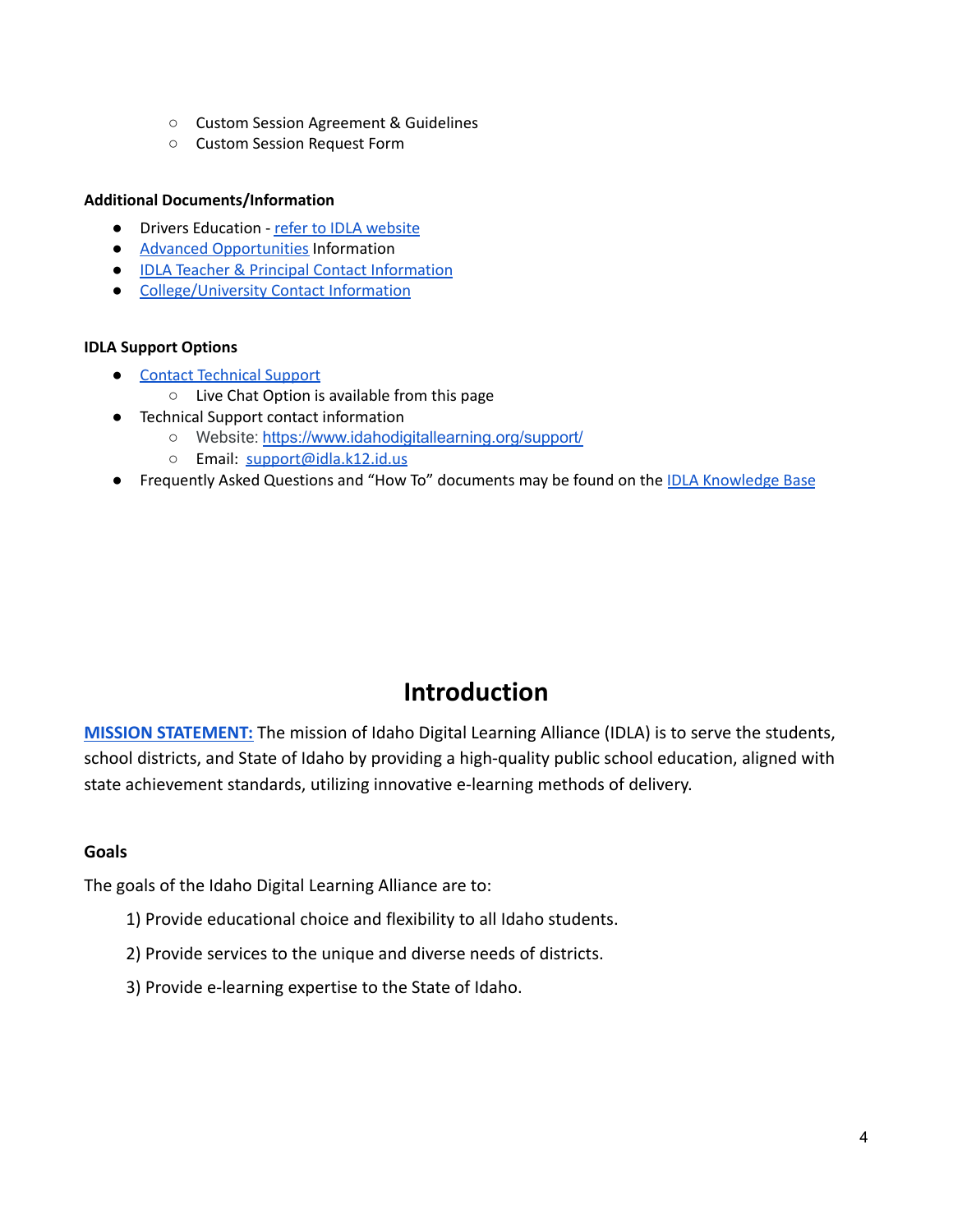# **IDLA General Academic Information**

#### <span id="page-4-1"></span><span id="page-4-0"></span>**IDLA Student/Parent Handbook**

The reader may have interest in the IDLA Student and Parent Handbooks, which can be found under the Handbooks area of IDLA's [Site Coordinator Resource](https://www.idahodigitallearning.org/site-coordinators/resources/) Page.

The Student manual outlines expectations and responsibilities of IDLA students. This manual may be downloaded from the IDLA website (see Site Coordinator Resources on Document/References page above).

#### <span id="page-4-2"></span>**Accessibility**

Idaho Digital Learning Alliance is committed to providing digital resources that are accessible to all users, including users with disabilities.

We are actively working to increase the accessibility and usability of our digital resources and in doing so align resources to comply with level Double-A of [the World Wide Web Consortium \(W3C\)](https://www.w3.org/TR/WCAG20/)

We are also committed to improving the accessibility of our course content. Within each course, tools and resources are provided to support learning for all students. Within the Student Resources area of each course, students can find the following support resource: <https://slor.s3.amazonaws.com/unlicensed/Other/TemplateMasters/Accessibility/index.html>

If you have any questions or concerns about accessibility with Idaho Digital Learning Alliance resources, please contact Jeff Simmons, Director of Supervision & Instruction at [jeff.simmons@idla.k12.id.us](mailto:jacob.smith@idla.k12.id.us) or 208-342-0207. We welcome any feedback that will help us improve the accessibility of our course content, systems, and websites.

# <span id="page-4-4"></span><span id="page-4-3"></span>**Course Offerings**

**● Academic Courses:**

All IDLA academic courses are aligned with the Idaho Content Standards. All courses are taught by *Idaho-certified teachers* who have completed online instructor training. A comprehensive list of courses offered by IDLA is available in the Online Course Catalog on the Idaho Digital Learning Alliance website (<https://idiglearning.net/CourseCatalog>).

#### <span id="page-4-5"></span>**● Advanced Placement (AP®) Courses:**

The AP program offers college-level instruction to the academically successful high school student with the option of taking an Advanced Placement examination, scheduled through the local school, to possibly qualify for college credit. AP students are expected to work at an accelerated pace and to engage in outside reading and independent learning. The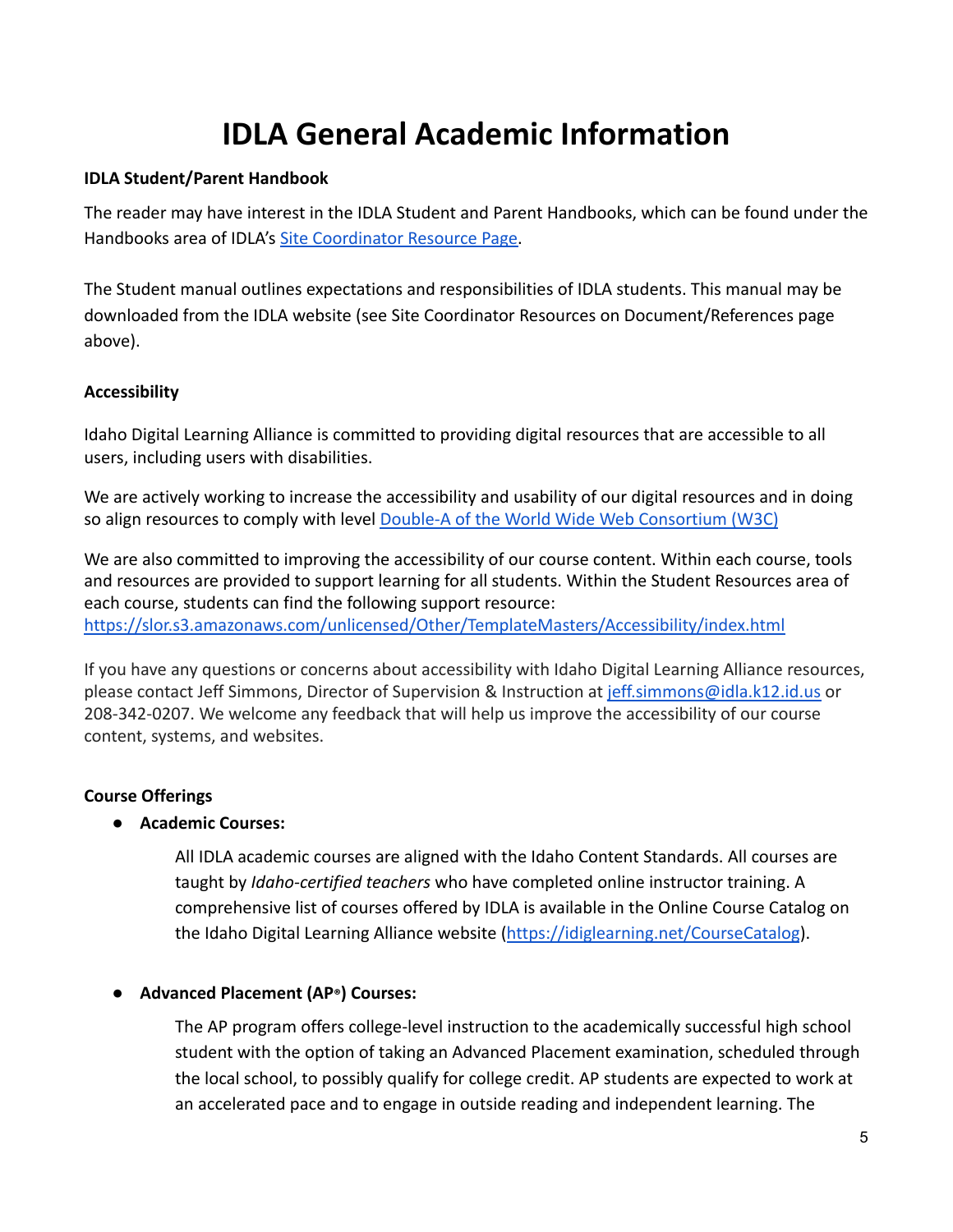curriculum of AP courses focuses on preparing students to take the Advanced Placement examination for that course. AP courses offered by IDLA are aligned with course descriptions provided by the College Board®. AP courses are open to any student who wishes to work on rigorous university academic challenges in the supportive environment of their own high school. Students who choose to register for these courses should be prepared for the added rigor of the course. Students will be responsible for verifying that the college they are planning to attend will award credit for AP testing. According to local school district policy, the local district may be responsible for providing required texts.

#### <span id="page-5-0"></span>**● Dual Credit:**

IDLA partners with Idaho Colleges and Universities to provide college-level courses. Students must meet the eligibility requirements of both IDLA and the university/college that is awarding college credits for the course.

Registration Instructions: To be awarded college credit, the student must register with both IDLA and the university/college. Once enrolled in the IDLA class, students will be provided directions on how to enroll through the university/college within the first unit of the course.

Additional information about Dual Credit offerings and University contact information may be found on IDLA's website on the Advanced Opportunities page (see Additional Documents/Resources page above).

Dual Credit students are expected to work at an accelerated pace and to engage in outside reading and independent learning. Students who enroll in these courses should be prepared for the added rigor of the course. According to local school district policy, the local district may be responsible for providing required texts. Upon successful completion of the course, students will receive appropriate college credit and high school credit for the particular course taken. Please note receiving college credit requires payment of applicable fees to the college or university and must be paid for at the beginning of the course.

Students are responsible for verifying that the college they are planning to attend will accept transfer credits. In all cases, it is the responsibility of the student, and the guidance counselor at the student's home campus, to ensure that the student is meeting all current local graduation requirements with their course selection(s).

Additional information on the transfer of credits, within Idaho public institutions, can be found at: [www.coursetransfer.idaho.gov](https://coursetransfer.idaho.gov/)

Note: Universities and Colleges frequently have policies that must be adhered to, that may vary from IDLA policies. Please note these when registering. Examples include, but are not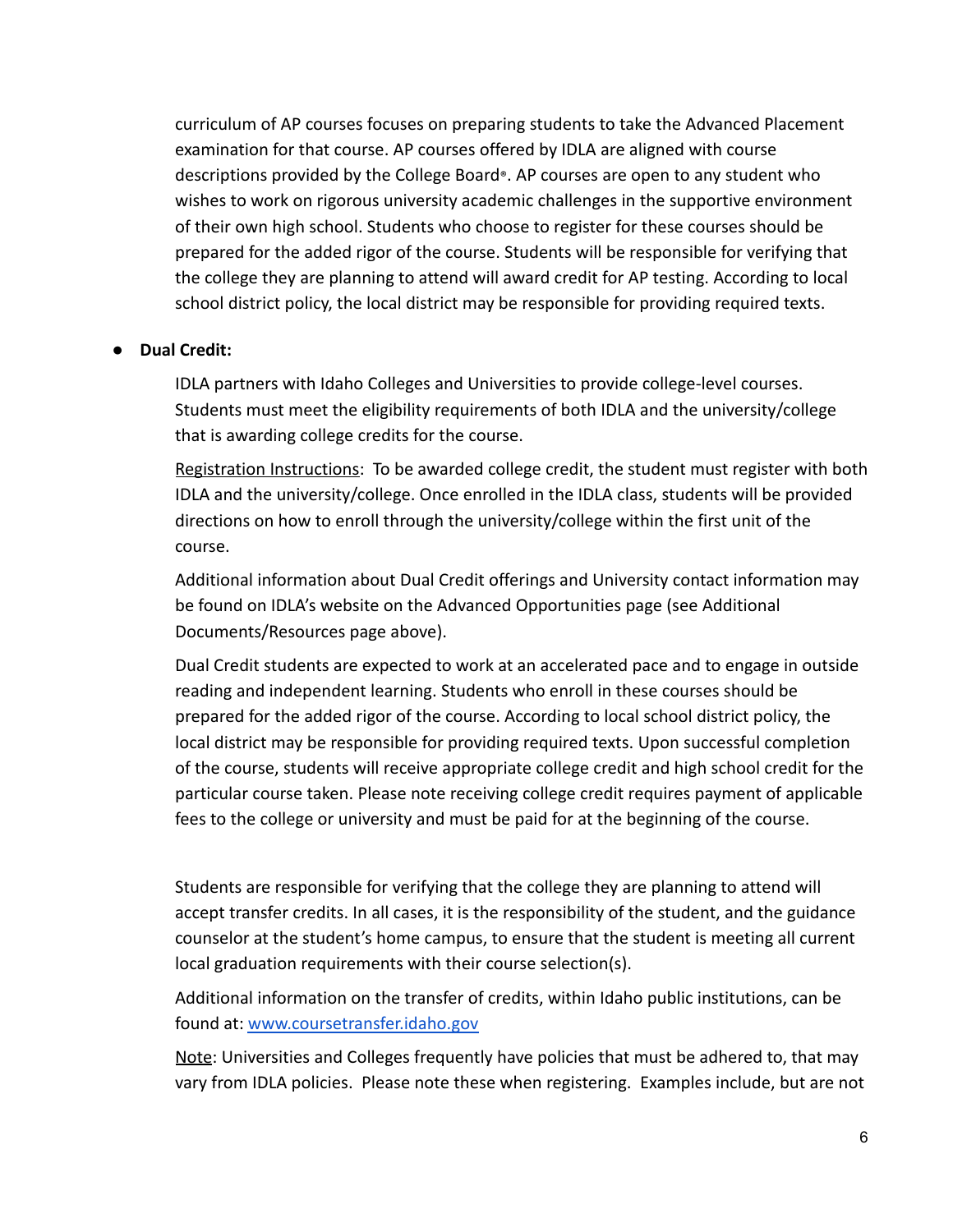limited to:

- Withdrawal and course drop policies
- Final exam requirements
- Refund deadlines
- Certificate of residency requirements for community colleges

### <span id="page-6-0"></span>● **Credit Recovery:**

Idaho Digital Learning Alliance utilizes *Schoology* as its Learning Management Systems (LMS) to offer classes in this format. In partnership with a school district, these courses may combine synchronous live sessions with asynchronous instruction to provide students with a high level of learning. IDLA will provide the course content, Learning Management System, teachers, and internal support staff to offer the credit recovery program to districts. Districts will provide local personnel to support the students with intervention support, social-emotional support, physical and/or virtual technical access to courses, and transcription of credits.

Visit IDLA's website to learn more about [Credit Recovery](https://www.idahodigitallearning.org/courses/credit-recovery/).

### <span id="page-6-1"></span>**Satisfactory Academic Progress (SAP)**

**It is extremely important for students to be aware that their progress in Dual Credit courses may be considered when they apply for financial aid in college**. In order for students to qualify for federal financial aid at the college or university of their choosing, they must maintain Satisfactory Academic Progress in their courses and field of study. Because Dual Credit courses fall under college-level coursework, their credit hours are subject to SAP. In other words, a student's academic progress in Dual Credit courses may have a future impact on his/her financial aid eligibility in post-secondary educational institutions.

There are several categories that fall under Satisfactory Academic Progress, but an excellent summary may be found at:

[http://www.csi.edu/prospectiveStudents\\_/studentServices/financialAid/sap.asp](http://www.csi.edu/prospectiveStudents_/studentServices/financialAid/sap.asp)

#### <span id="page-6-2"></span>**● Career Technical Education (CTE):**

Career Technical Education is one of four advanced learning opportunities recognized by the State Board of Education that links approved technical and academic high school courses to certificate and degree programs at the post-secondary level. Through articulation agreements with the six regions throughout Idaho, students can earn high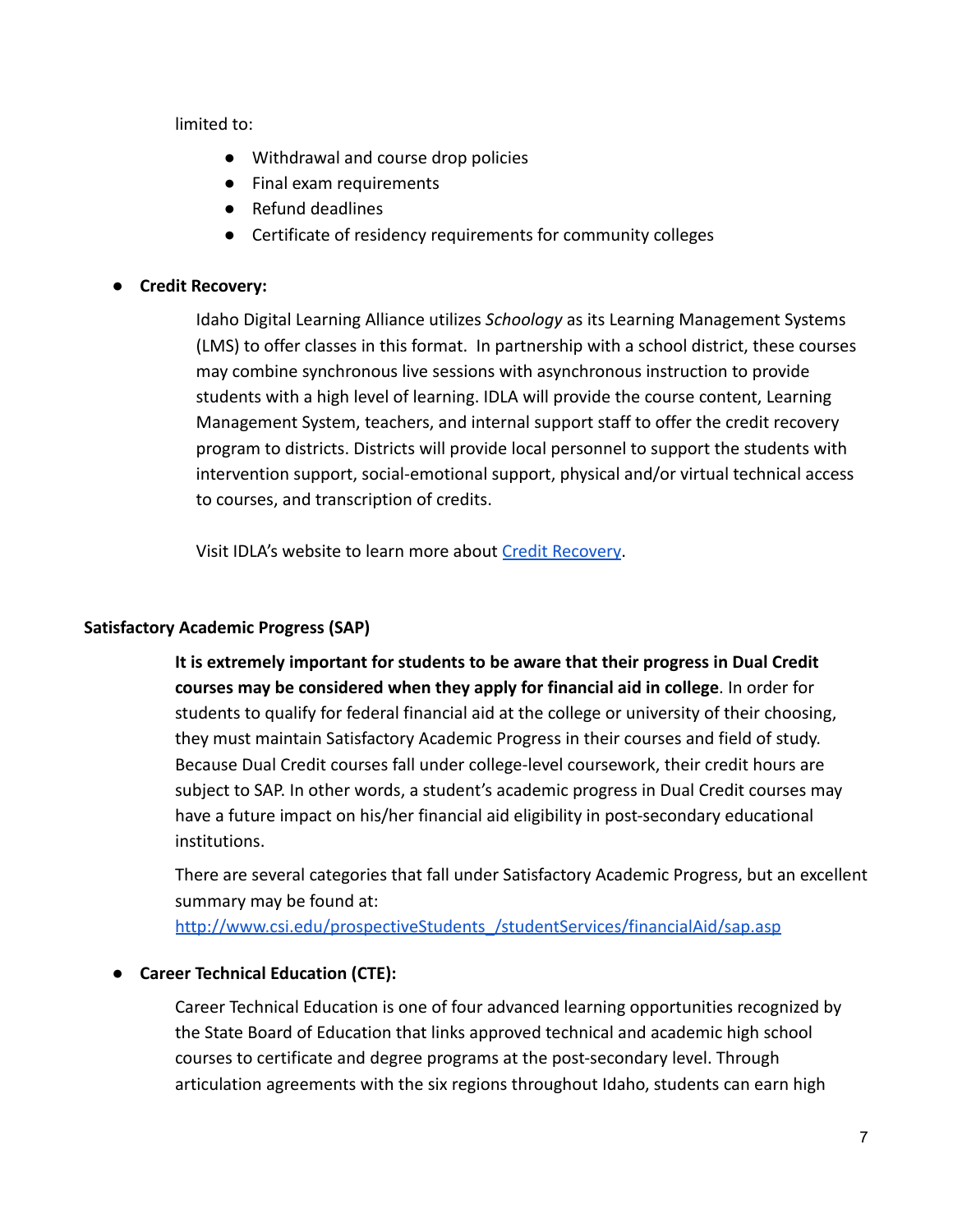school and college credit through various Career Technical Education programs. Find more information online at: <https://cte.idaho.gov/>.

#### <span id="page-7-0"></span>**● Custom Sessions:**

Custom sessions can be requested for either cohort or hybrid courses where all students within the course are enrolled from the same school. A hybrid course combines live instruction with online instruction. Districts will be billed for a minimum of 12 students in a Cohort section and for a minimum of 20 students in a Hybrid section. Custom sessions may run on a district specified timetable provided that the request is submitted with at least two weeks notice. To request a custom section, please submit the IDLA Custom Section Request form on the [Site Coordinator](https://www.idahodigitallearning.org/site-coordinators/resources/) Resources page *(on the right side)*.

# <span id="page-7-1"></span>**Learning Coach (LC) Access:**

Temporary LMS access to a custom session course (comprised of students from a single school) may be provided to enhance transparency of student progress. To learn more about this access, or to request this access, please [visit this site,](https://app.smartsheet.com/b/form/c89bed742bb84960a2ee5b7c97ec8d19) or visit with your Regional Coordinator.

# **Role of the School**

<span id="page-7-2"></span>IDLA is fully accredited through the Northwest Accreditation Commission, a division of AdvancED. However, course grades are transcribed by the local school. The local school district and IDLA have a Memorandum of Understanding (MOU) that lays out the responsibilities of each entity with the local school determining student eligibility and academic readiness. A copy of the MOU may be found on the **[Site Coordinator Resources page](https://www.idahodigitallearning.org/site-coordinators/resources/) on the IDLA website.** 

The local school is an essential partner in the success of the online student. The school will determine the student's preparedness for learning in an online environment before registering the student into an IDLA course. The school will also act as the intermediary between the student, teacher, and IDLA by assigning a designated contact - the Site Coordinator.

#### <span id="page-7-3"></span>**Steps for getting started:**

- Review the IDLA-District Memorandum of Understanding
- Determine who will be the local Site Coordinator(s) on your campus
- Register as a Site Coordinator by contacting the IDLA office at 208-342-0207 to be placed in

contact with your IDLA Regional Coordinator and to gain access to IDLA's Student Information System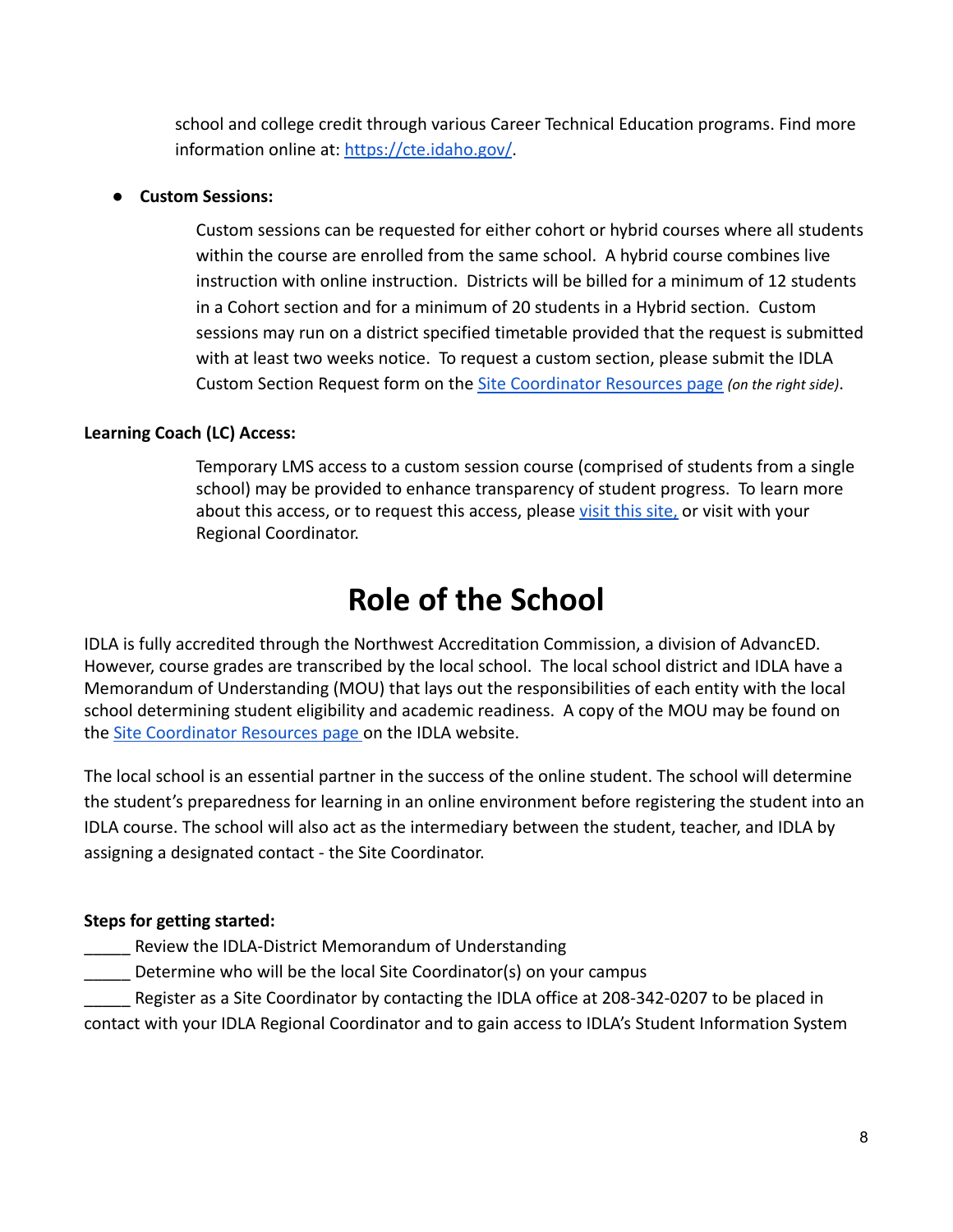### <span id="page-8-0"></span>**Additional Recommendations:**

- Adopt policies to guide local student participation in IDLA, including course fee processes, transcription of grades, participation of home school students, local procedures, etc.
- Participate in IDLA's Site Coordinator Training Course. There is no fee to participate unless college credit is desired, where available. Find more information, click on the "Site Coordinators" tab at [www.IdahoDigitalLearning.org](http://www.idahodigitallearning.org), and then select "Become a Site Coordinator" or call IDLA at (208) 342-0207.

# **Site Coordinator Information**

### <span id="page-8-2"></span><span id="page-8-1"></span>**Role of the Site Coordinator**

The campus Site Coordinator is a contact point between the student, the course instructor, and Idaho Digital Learning Alliance. Their primary function is to serve as the local point of contact between IDLA and the school. Site Coordinator responsibilities involve two functions: that of student registration and that of active student monitoring.

Site Coordinator Responsibilities:

❑ Registration Responsibilities:

- Familiarize yourself with the IDLA program and its related resources and procedures.
- Assess the eligibility of students interested in taking IDLA courses
- Register students for IDLA classes.
- Identify students with special needs and provide accurate contact information to IDLA for students with IEPs/504/LEP accommodations.
- Know the basic skills necessary for success in an online class (familiarize yourself with the IDLA student orientation course).

❑ Monitoring Responsibilities:

- Ensure students have regular and convenient access to the internet and the necessary equipment/software to complete IDLA coursework.
- Distribute and collect any required materials in a timely manner.
- Monitor student progress in IDLA courses regularly.
- Schedule and Proctor student final exams.
- Initiate disciplinary measures for violations of the Acceptable Use Policy and/or Campus Code of Conduct.

❑ Serve as a local point of contact between IDLA and your school/students:

- Communicate regularly with students and parents about the student's progress in IDLA courses.
- Respond in a timely manner to communications from students' IDLA instructors.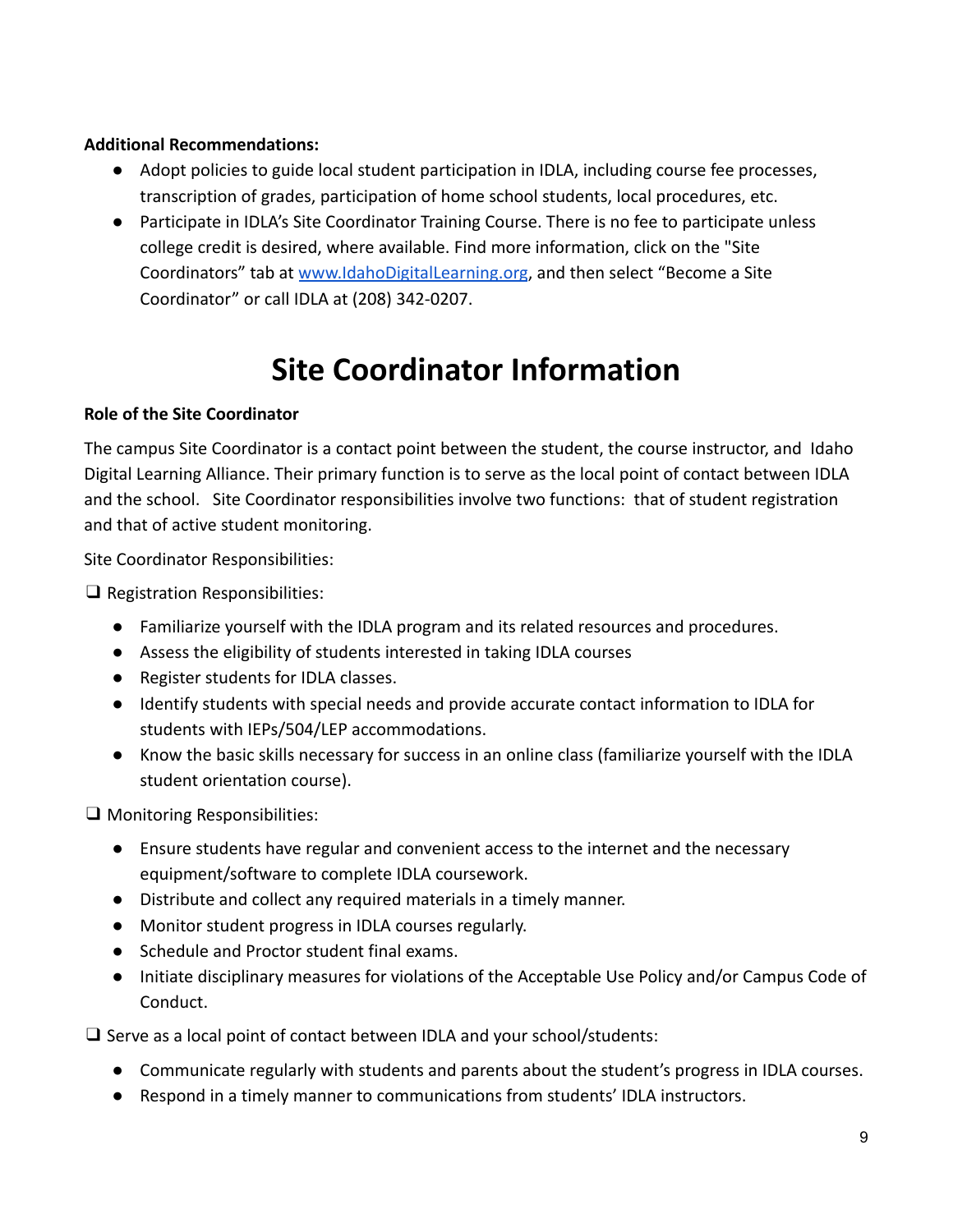- Forward final course grades to the local school registrar for transcription on the student's home school transcript.
- Disseminate updates about the IDLA program to local school administration, students, and parents.

#### <span id="page-9-0"></span>**Obtaining a Site Coordinator username and Password from IDLA**

IDLA will assign a Site Coordinator username and password to the designated Site Coordinator. Please visit [this page](https://www.idahodigitallearning.org/site-coordinators/become-a-site-coordinator/) or contact our Registrar's Office at 208 342-0207 to be assigned a Site Coordinator login and to be placed in contact with your Regional Coordinator. The Site Coordinator username and password will allow the Site Coordinator to access the registration portion of the IDLA website through the IDLA portal ([https://portal.idiglearning.net\)](https://portal.idiglearning.net) as well as access to progress reports. Note: If Site Coordinator's contact information changes, or if a new Site Coordinator is assigned, please contact the IDLA Registrar's Office to update this information.

### <span id="page-9-1"></span>**Determining Student Eligibility**

The Site Coordinator will determine eligibility of interested students prior to enrollment with IDLA. A student must meet the following requirements to be eligible for enrollment\*:

- 1) Student must be enrolled by a local school (can be a dually enrolled private-school or home-school student).
- 2) Student must have completed all necessary prerequisites prior to registration in a course.
- 3) Students must have access to equipment that meets the minimum requirements specified in the IDLA course description.

*\*Students enrolling in Dual Credit courses must also meet the requirements of the university/college that is awarding credit for their class. Find more information about Dual Credit online* (see Additional Documents/Resources page above).

Behaviors of successful online students include:

- 1) Work daily on their online course
- 2) Ask their teacher (or tech support) for help
- 3) Organize their time and plan ahead
- 4) Display tenacity when roadblocks to completion are encountered

When determining the eligibility of interested students, the Site Coordinator is asked to consider the level of support each student will need to be successful in their online class and their readiness for an online course.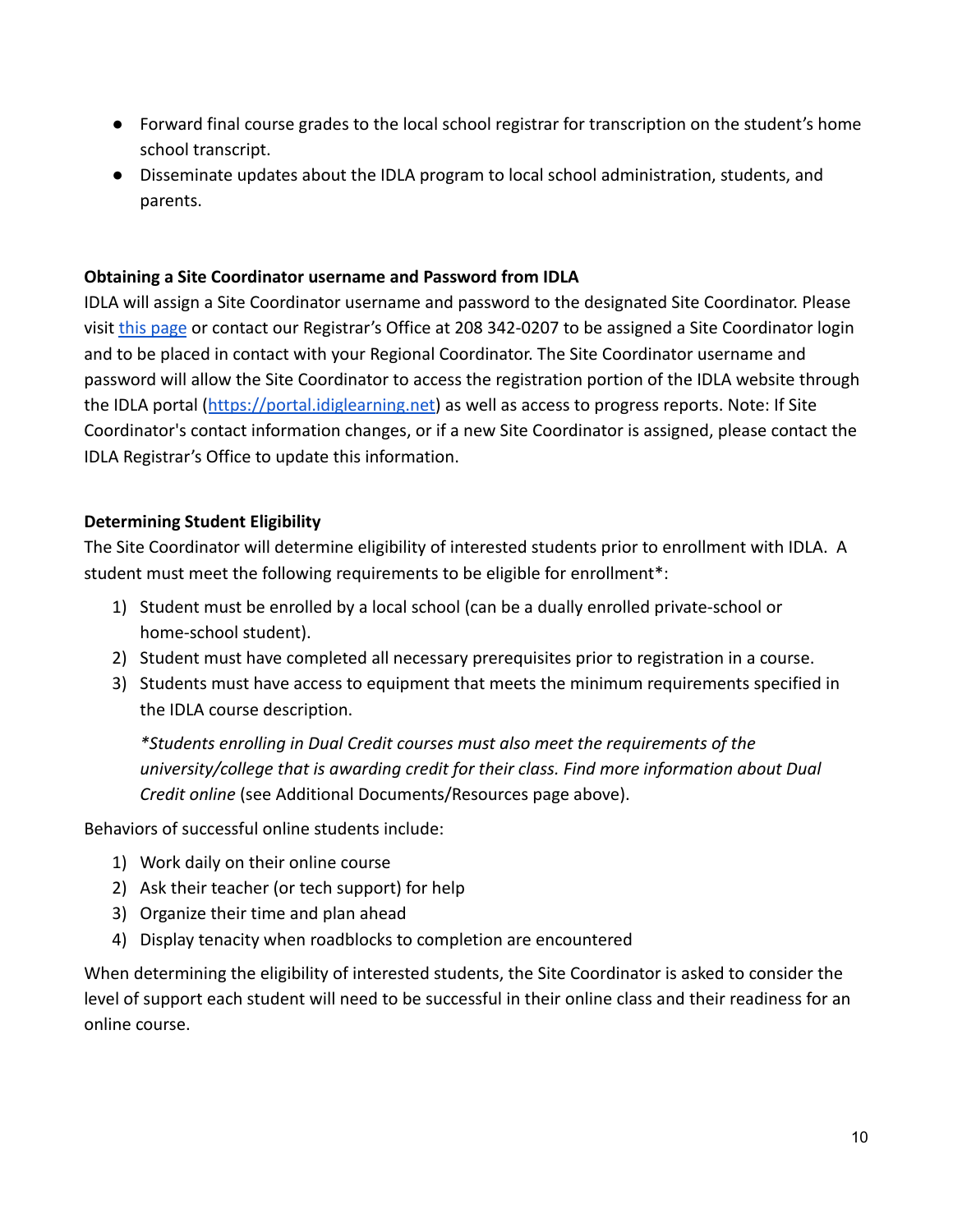#### <span id="page-10-0"></span>**Orientation**

Before beginning their first IDLA course (Elementary, Flex, or Cohort), the student must complete an orientation that introduces the student to the Learning Management System (LMS) they will be using to complete their course. While the Orientation's main purpose is to introduce students to online learning with IDLA, it also introduces the student to the learning management system that will be used to complete the course. Each course format has its own required orientation to introduce students to that particular LMS that is to be completed before the scheduled start of class.

- Elementary Courses (Schoology) Students and parents who fail to complete the orientation by the end of the first week of live sessions will be dropped from their courses.
- Cohort Courses (Schoology) Students who fail to complete the orientation by the end of the day on Wednesday, after their IDLA course start date, will not be allowed to begin their IDLA course for which they were registered.
- Flex Courses (Buzz) Students who are taking IDLA Flex Courses must complete orientation within two weeks of registration or they will be dropped from the class.

#### <span id="page-10-1"></span>**Credit for Classes**

A letter grade and course credit for an IDLA class is granted through the student's school district. Approximately four days after the student's course completion, grades will be posted within the SIS for site coordinators to transcribe. Grade reports from IDLA are provided as a percentage. The high school that enrolls the student will determine the amount of credit and the equivalent grade according to local policy. Honors points, weighting, and other special considerations will be made at the discretion of the local school and should be decided prior to the enrollment of students.

#### <span id="page-10-2"></span>**Student Registration**

All student registrations must be approved by a Site Coordinator via the IDLA registration system (Fastpass or SIS). For students self-registering using IDLA's Fastpass, enrollments are not complete until the Site Coordinator approves them. In cases where Site Coordinators require credit card payment for the class fee, by the student, this is the final step in student registration.

#### <span id="page-10-3"></span>**Pre-Enrollment Registration Form**

To assist a Site Coordinator in gathering the required IDLA registration information, Site Coordinators are encouraged to gather key information ahead of time. A sample pre-enrollment form is provided on the [Site Coordinator Resources](https://www.idahodigitallearning.org/site-coordinators/resources/) page.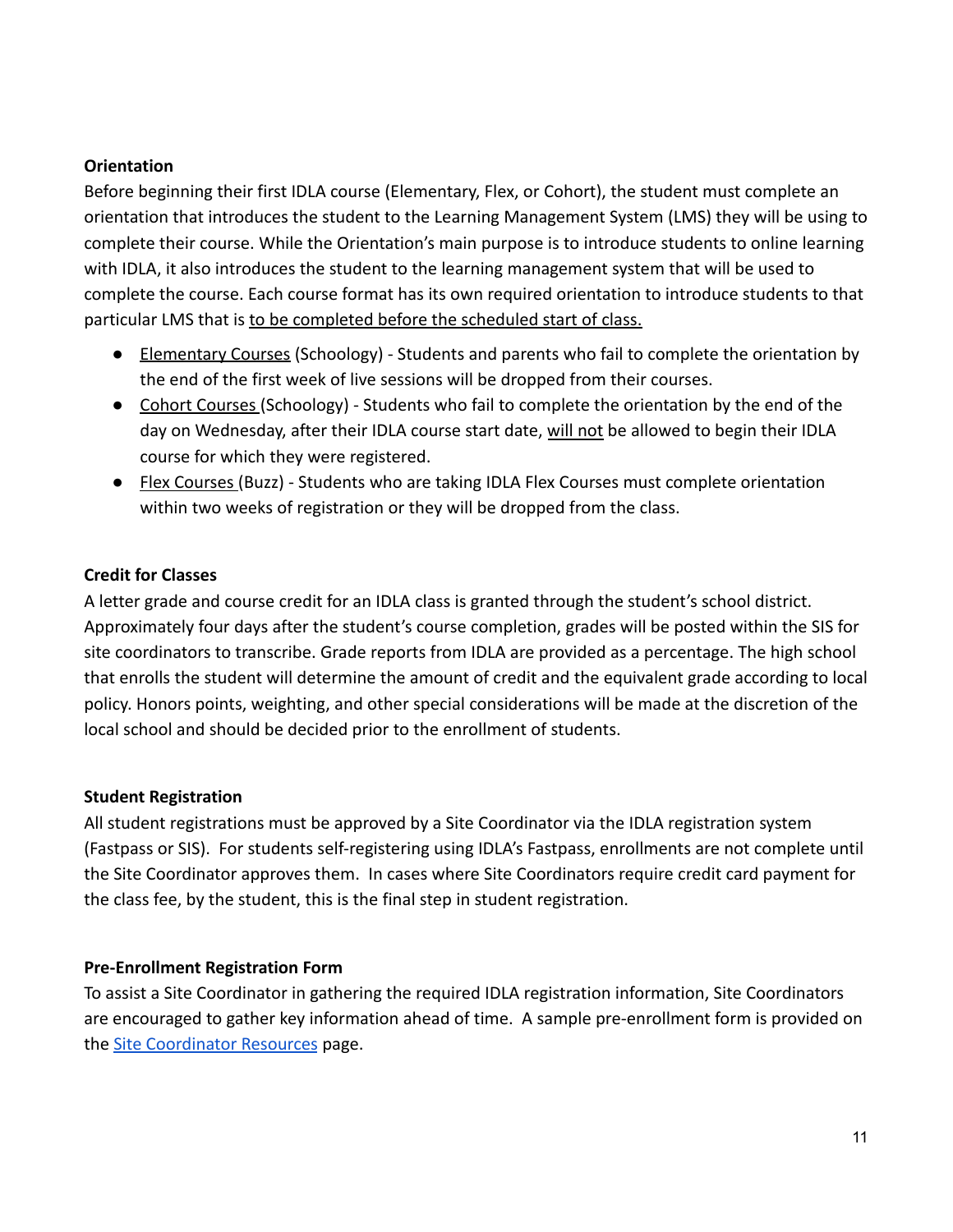#### <span id="page-11-0"></span>**Parent/Student Handbook**

The Parent/Student Handbook is available to students and parents to familiarize them with IDLA policies and procedures. The manual may be downloaded on the Site Coordinator Resources page.

Site Coordinators are encouraged to print the manual and/or make it available to students and parents electronically.

#### <span id="page-11-1"></span>**Enrollment Confirmation/Setting up a Student's Portal Account**

Upon successful registration, students will be able to access the IDLA Learning Management System (LMS) within, approximately, one hour. New students will be able to access Orientation only; returning students will be able to access the landing page only. All new students must complete their IDLA Orientation before beginning their class. (see Orientation section above). Students will not have access to their courses until the scheduled start date.

Upon registration, students, parents, and site coordinators will receive an email from IDLA with instructions for setting up their portal account. Each student's portal account allows the student to set up their own username and password. If students have previously enrolled in an IDLA course, and updated their password, their password will be the same as they had left it. It will be the student's responsibility to remember their password or reach out for login assistance. Site Coordinators can send a password reset email to the student in the Student Information System on the student's HUB page.

#### <span id="page-11-2"></span>**Beginning the Class**

Students should log into their course on the first scheduled day of class to receive the start of class information. Upon logging into class, the student is encouraged to find their instructor (and principal) contact information, to review the course syllabus, and to review the course schedule right away.

Students/parents may also expect an introductory email within the first week of class from their IDLA instructor and a welcoming call within the first 2 weeks of class.

Communications to home in custom session courses may differ based upon guidance from the local school.

#### <span id="page-11-3"></span>**Parent Rights**

Parents may review their child's student records at any time. This includes (1) student grades, (2) class participation statistics, and (3) disciplinary records. Following registration, parents will be provided a link to create a portal username/password to have access to their student's course. If this link is not received, please contact your school's Site Coordinator for assistance. If issues arise in setting up or accessing material, please reach out to: [support@idla.k12.id.us.](mailto:support@idla.k12.id.us)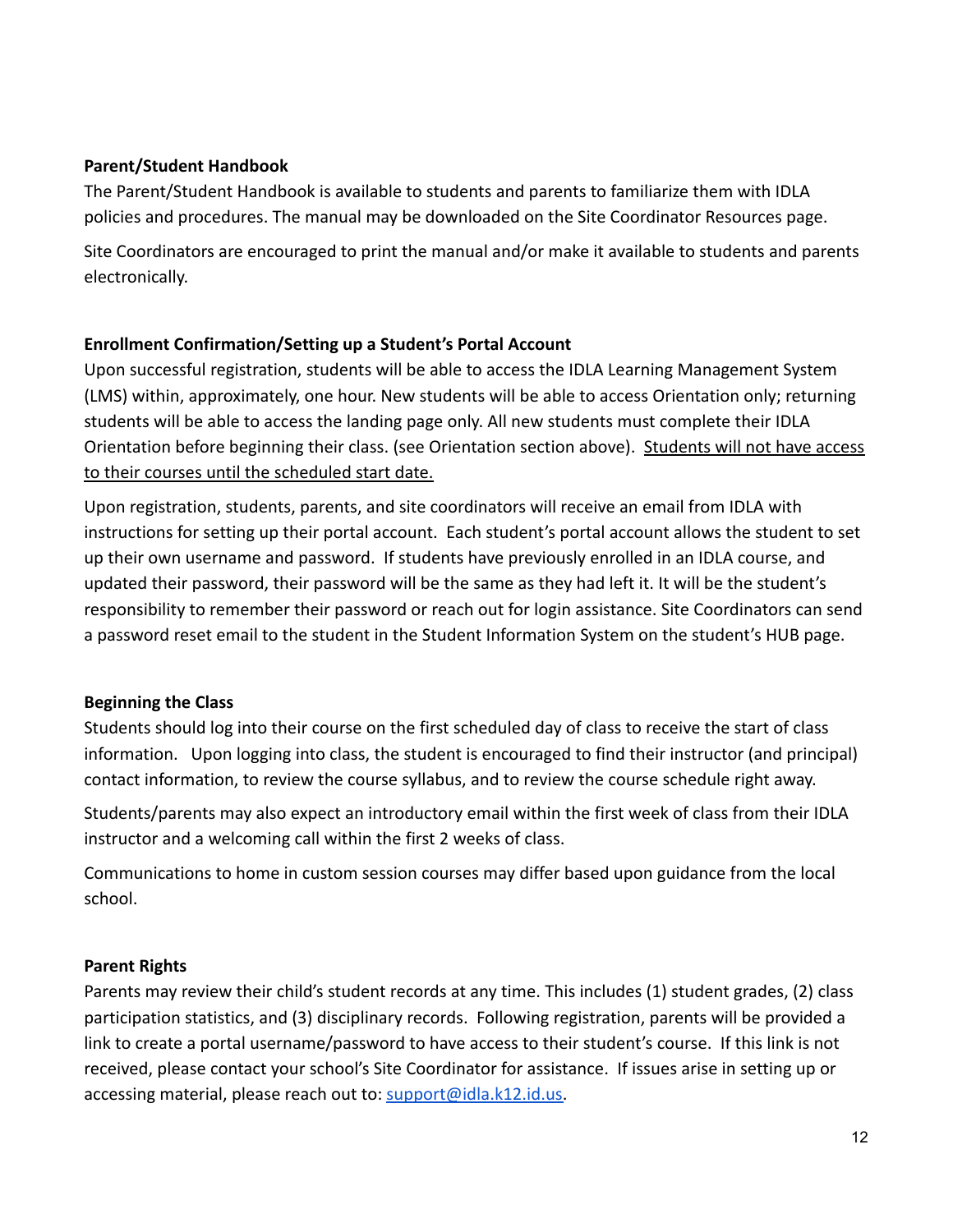If an instructional activity, in which a child is scheduled to participate, conflicts with a parent's religious or moral beliefs, the parent may request a modification of instruction or withdraw the student from the course, without an IDLA penalty. The removal or modification cannot be for the purpose of avoiding a test. Furthermore, the student must fulfill the course requirements as determined by the school or district to earn credit for the course.

# <span id="page-12-0"></span>**Complaints by Students/Parents**

Most student or parent complaints or concerns can be addressed simply by a phone call or email. For any complaints or concerns in IDLA classes, the parent or student should bring awareness to their Site Coordinator and:

- 1. Communicate the issue with the IDLA teacher and/or IDLA principal
	- a. For complaints or concerns that may relate to the IDLA teacher, please contact the IDLA principal (Note: contact information is located in the welcome email and within the Contact Information area of the course)
- 2. Communicate the issue with the IDLA Regional Coordinator (contact info is provided at the end of this handbook)
- 3. If the matter is still unresolved, the concern should be directed to the local school district to be addressed through their standard complaint procedure

# <span id="page-12-1"></span>**Monitoring Student Scores**

IDLA recommends that Site Coordinators check students' scores regularly while the student is enrolled in their course. Site Coordinators may easily do this in one of two ways.

- 1. Progress Reports Site Coordinators may view the most recently posted progress report from within the SIS.
- 2. Observer Role Access Site Coordinators have access to their students' courses as an observer, which allows them to view students' assignments, grades, syllabus, etc. To observe a student's class:
	- a. Go to the student's HUB in the SIS
	- b. Under "Student Status" go to the far right column and select the "Observe" button (magnifying glass icon).

Site Coordinators may need to act as friendly motivators for IDLA students. Online courses are highly interactive, and students need to log on and complete work several times a week or they may fall behind very quickly. Falling behind in coursework is the leading cause of student dropout from online courses. IDLA online courses are not like correspondence courses where work may be completed at one's own schedule. Students are expected to match specific schedules set by the IDLA instructor(s) or the student pacing guide.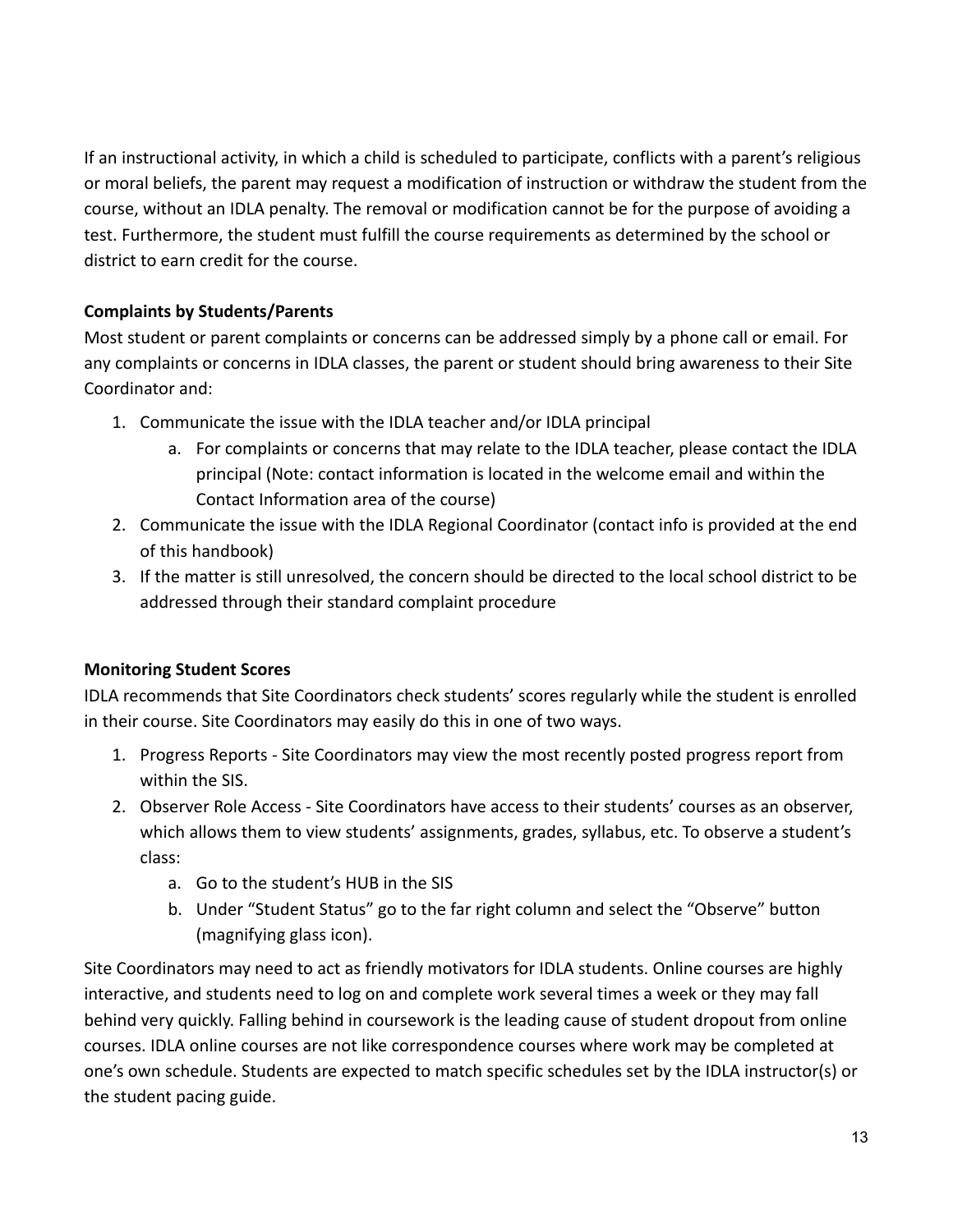#### <span id="page-13-0"></span>**Conferences**

IDLA encourages communication between Site Coordinators, parents, and teachers about student progress. A student who wants information or wishes to raise a question or concern is encouraged to talk with their IDLA teacher (see contact info at beginning of document). The Site Coordinator is considered part of the instructional team and may request a conference if the student is not maintaining passing scores or achieving the expected level of performance, or if the Site Coordinator has other concerns related to the student's success.

#### <span id="page-13-1"></span>**Grading Procedures/Late Work**

Students will receive scores in their classes for projects, homework, quizzes, tests, participation, or any other activities designated by the instructor. Final grades are reported to the school as a percentage. The local school is responsible for assigning and transcribing a letter grade and recording it on the student's official transcript.

Some courses have differing requirements, such as earning a minimum grade on particular assignments. Please review the course syllabi for any such requirements and contact the IDLA teacher with any questions.

#### <span id="page-13-2"></span>**Late work**:

IDLA teachers are required to establish and post their late work policy at the beginning of class. Though exceptions are present in some classes, such as dual credit, IDLA requires that teachers allow students to turn in late work for at least 50% credit throughout the course. Some teachers will establish a graduated late work policy (eg: 10% off for each unit late) but it is important for students to note this in each class to avoid penalties. If students know they will be absent from class, encouraging proactive communication with teachers can help to avoid penalties to allow students and teachers to work together on missing/late work.

#### <span id="page-13-3"></span>**Flex Required Items**:

In lieu of a single final exam/project, Students taking a flex course must complete two proctored module post-tests. Failure to complete the proctored test will result in a final grade of 10%.

# **Final Exam Retakes**

#### <span id="page-13-4"></span>**Cohort Final Exam Retakes:**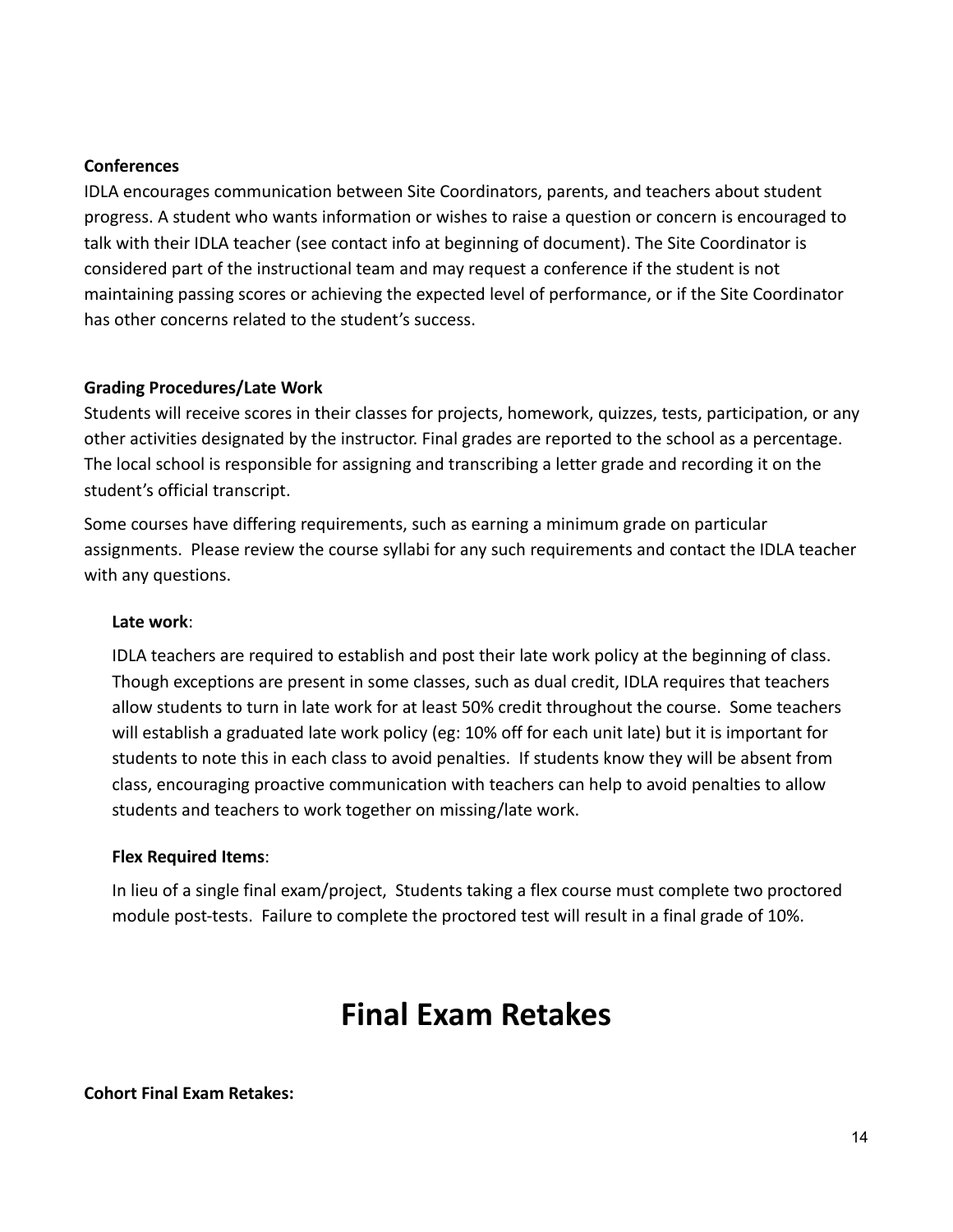- The local school may request a retake on the final exam
	- The final exam will be a different version than the original
	- Schools are to reserve retake requests for extenuating circumstances only
	- NOTE: University policy does not allow for final retakes in **dual credit** courses.
- The highest score of the two attempts will be calculated as 20% of the final course grade.
- No further retakes will be granted.

#### <span id="page-14-0"></span>**Final Grade Dispute Procedure**

When a disagreement or misunderstanding arises between an IDLA teacher and a student, parent, or local school about a student's course grade, the party involved should first communicate with each other to attempt to resolve differences. If a resolution is not reached, the final grade may be appealed at the request of the school of record transcribing the credit (see current IDLA-District MOU). Appeals are to be requested within 90 days of the posting of the final grade by the IDLA teacher.

#### <span id="page-14-1"></span>**Materials**

Some IDLA classes may require additional resources not provided within the class, such as advanced textbooks in AP and Dual Credit classes or lab materials in science classes. It is the responsibility of the district and/or student to provide these materials. Some teachers may request additional materials for their classes. A list of additional materials will be provided to students at the beginning of the course.

All software and instructional materials provided by IDLA are the property of IDLA and/or its associated vendor companies. Only students currently registered for classes in IDLA may use course software and/or instructional materials. Any reproduction or outside use of IDLA material is strictly prohibited.

#### <span id="page-14-2"></span>**Acceptable Use, Academic Honesty and Plagiarism**

Acceptable use and behavior in a distance-learning environment will be determined by the school district's policies and is covered by the district's acceptable use policy (AUP).

At the beginning of each course, the student will sign an IDLA Academic Honesty Contract specifically governing behavior in an online environment. Acceptable use guidelines include but are not limited to: the use of profanity or threatening language, bullying, copyright violations, impersonation of others, revealing personal information (either their own or someone else's), disrupting the use of a school network, or importation of sexually explicit, drug-related, other offensive materials into the course environment.

If a violation of acceptable online course use or behavior occurs, the instructor will notify the student's Site Coordinator. The Site Coordinator is responsible for bringing the matter before the appropriate local, school administrator(s) for disciplinary action. A record of any disciplinary action resulting from a violation of acceptable use policy or behavior in the course should be kept and the resulting action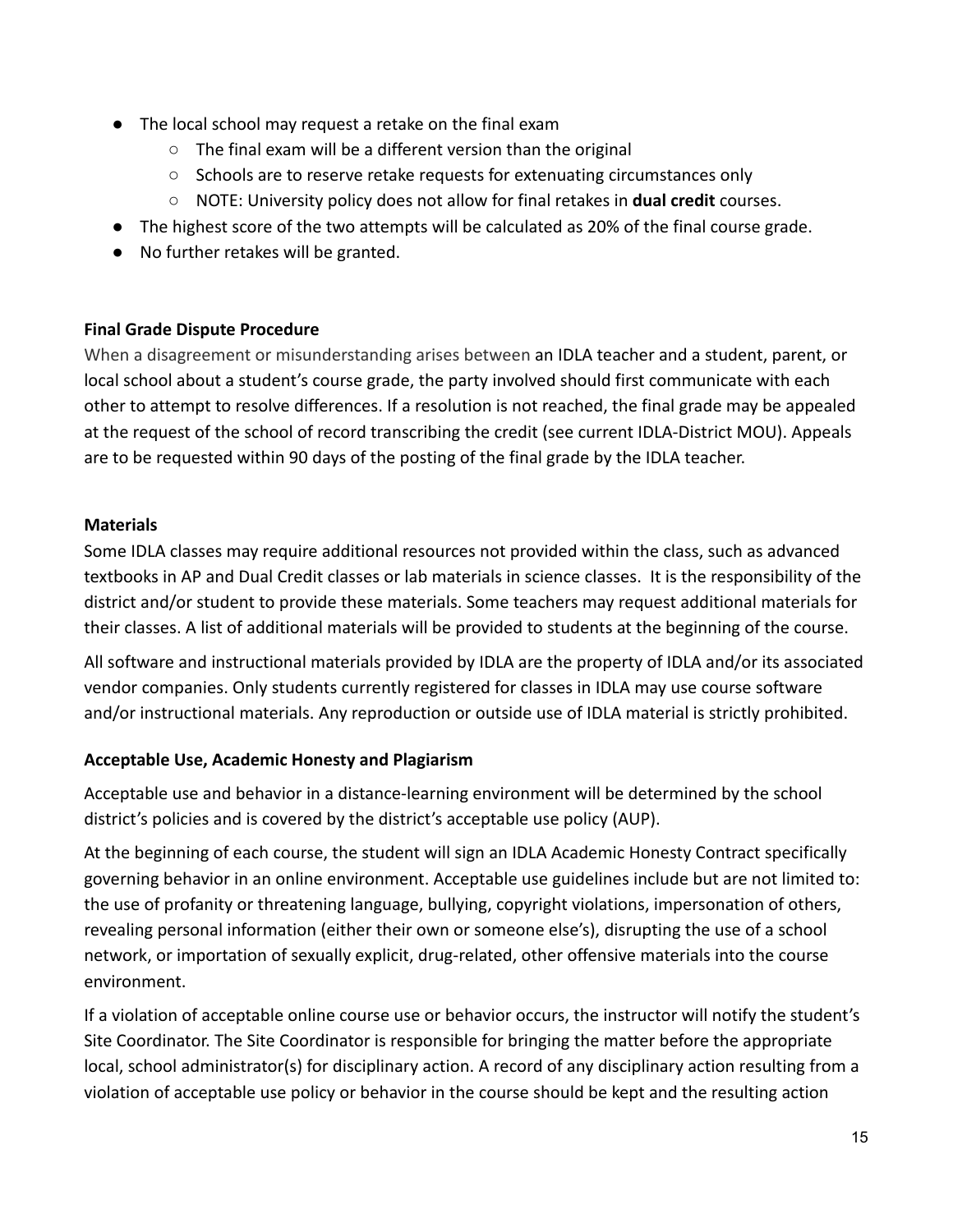should be made by the Site Coordinator to IDLA.

If a student has cheated or plagiarized, please refer to the Academic Honesty & Final Exam Policy in its entirety located on the [Site Coordinator Resources](https://www.idahodigitallearning.org/site-coordinators/resources/) page.

The following are the key consequences found in the policy:

"If it has been determined a student has violated any provision in the Academic Honesty Contract (see Site Coordinator Resources page), the following consequences will apply:

Academic dishonesty on course assignments/non proctored unit tests:

- 1st offense "0" grade, opportunity for student to resubmit with a 25% reduction in grade, with notification to parent, site coordinator, and Idaho Digital Learning Alliance principal
- 2nd offense "0" grade, opportunity for student to resubmit with a 50% reduction in grade, with notification to parent, site coordinator, and Idaho Digital Learning Alliance principal
- 3rd offense Notification of local personnel and determination of appropriate consequences based upon local school policy. In the event that a school defers to Idaho Digital Learning Alliance's policy, then the consequences will be a "0" grade, with no opportunity for student to resubmit, notification to the parent and site coordinator with potential removal from the course.

*NOTE: An "offense" is defined as the incident where a student's dishonesty is caught. In any such case, IDLA may then investigate previously submitted work. Any previously submitted work that is also found to be academically dishonest is to be included as one offense according to this policy, which would then be subject to the respective consequences."*

# **Plagiarism Policy**

Plagiarism is the act of presenting other people's ideas and writings, and not giving credit to these sources, by claiming them to be one's own. Plagiarism is academic dishonesty and may carry severe consequences, up to and including removal from class.

# **Plagiarism is**:

- 1) Using ideas from another source without citing (giving credit to) that source
- 2) Using direct wording from another source (even a cited source) without quotation marks
- 3) Slightly rewording phrases from another source and passing the phrases as your own. (5 words in a row mean that it is plagiarized)
- 4) Passing another student's work as your own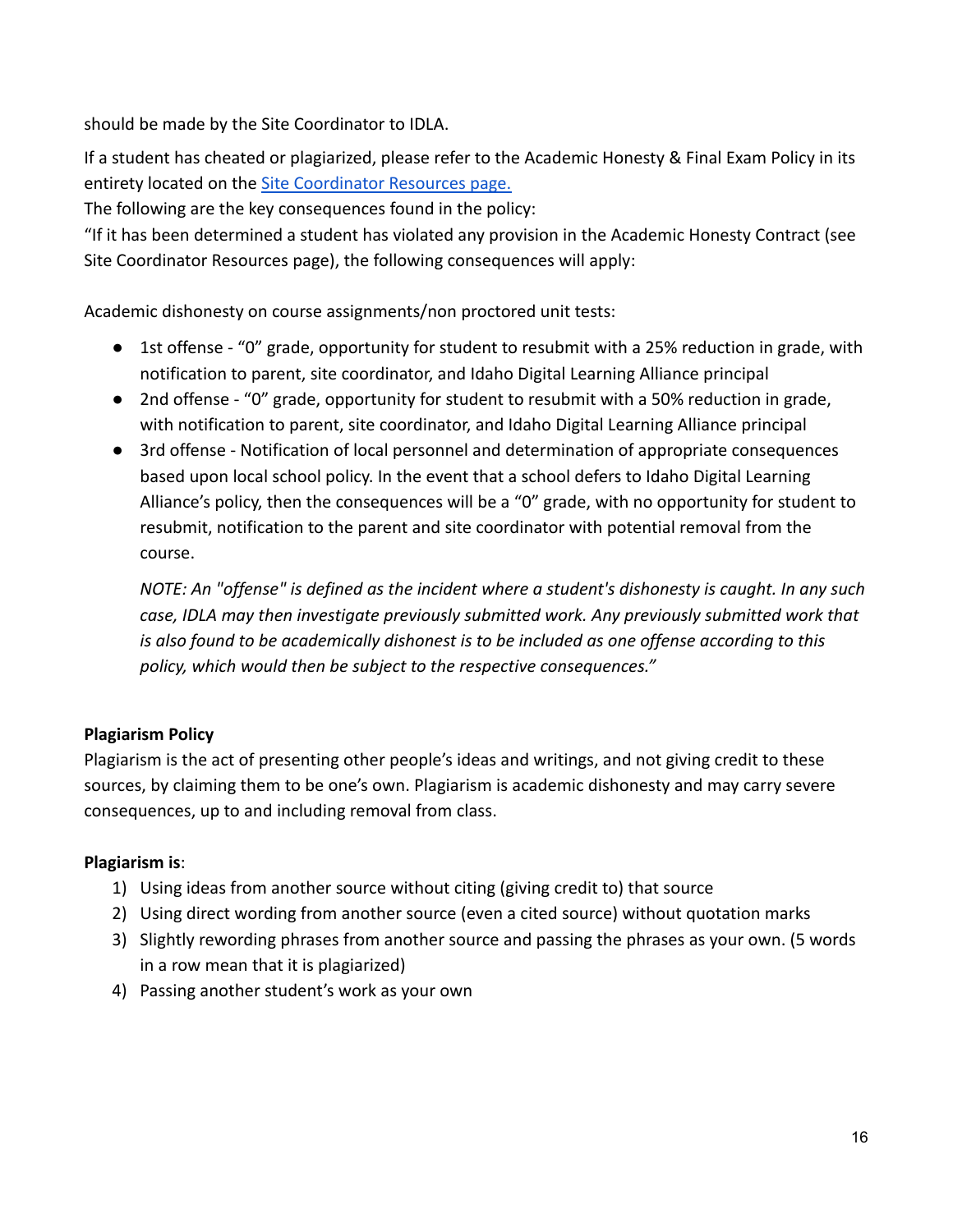#### <span id="page-16-0"></span>**IDLA Texting Guidelines**

Teachers and Principals must always interact professionally with students and adults and as such, the following guidance is provided to establish best practices regarding texting and social media interactions with students.

**Texting Permissions:** Teachers and Principals may send and/or receive texts from students about class-related items. Teachers are to let parents know that texting will be allowed, and also let them know that they may opt their student out of this communication option if they prefer.

#### <span id="page-16-1"></span>**Student Discipline**

Minor discipline issues in the online classroom will be administered by the IDLA instructor. If there is a significant issue, the online principal will be notified and will work to resolve the problem with the local school representative. The Site Coordinator or the IDLA Principal is responsible for bringing the matter before the local school administration for appropriate action. IDLA should be notified by the school representative of any disciplinary action resulting from a student's participation in an IDLA course.

IDLA reserves the right to bar disruptive students from future IDLA courses and/or to drop them from an existing course.

#### <span id="page-16-2"></span>**Course Fees**

IDLA course fees are assessed to the local district, unless the local school allows for direct payment by parents via the Fastpass registration process. For details about IDLA fee policies, please see the current IDLA Fee Policy located on our website (see Additional Documents/Resources page above).

Refunds for IDLA course fees will be given for students who withdraw prior to the refund deadline of a course. Refund deadlines may be found on the appropriate academic calendar (see Additional Documents/Resources page above).

#### <span id="page-16-3"></span>**Withdrawing from a Course**

A student wishing to withdraw from an IDLA course should follow the procedures used at the student's home campus. Once a student contacts his/her Site Coordinator about withdrawing from a class, the Site Coordinator then requests to drop the student from the course in the student's HUB of the SIS.

A course fee will not be assessed, nor will a final grade be reported to the local school if a student is withdrawn from a course prior to the drop/fee deadline. Students that are withdrawn from a course after the drop deadline, will have a "W" reported to the local school, and full course fees will be assessed.

During summer months, if a parent requests that a student be withdrawn from a class, the request will be honored if a local site coordinator, or other school personnel, cannot be reached.

#### IDLA Initiated Withdrawals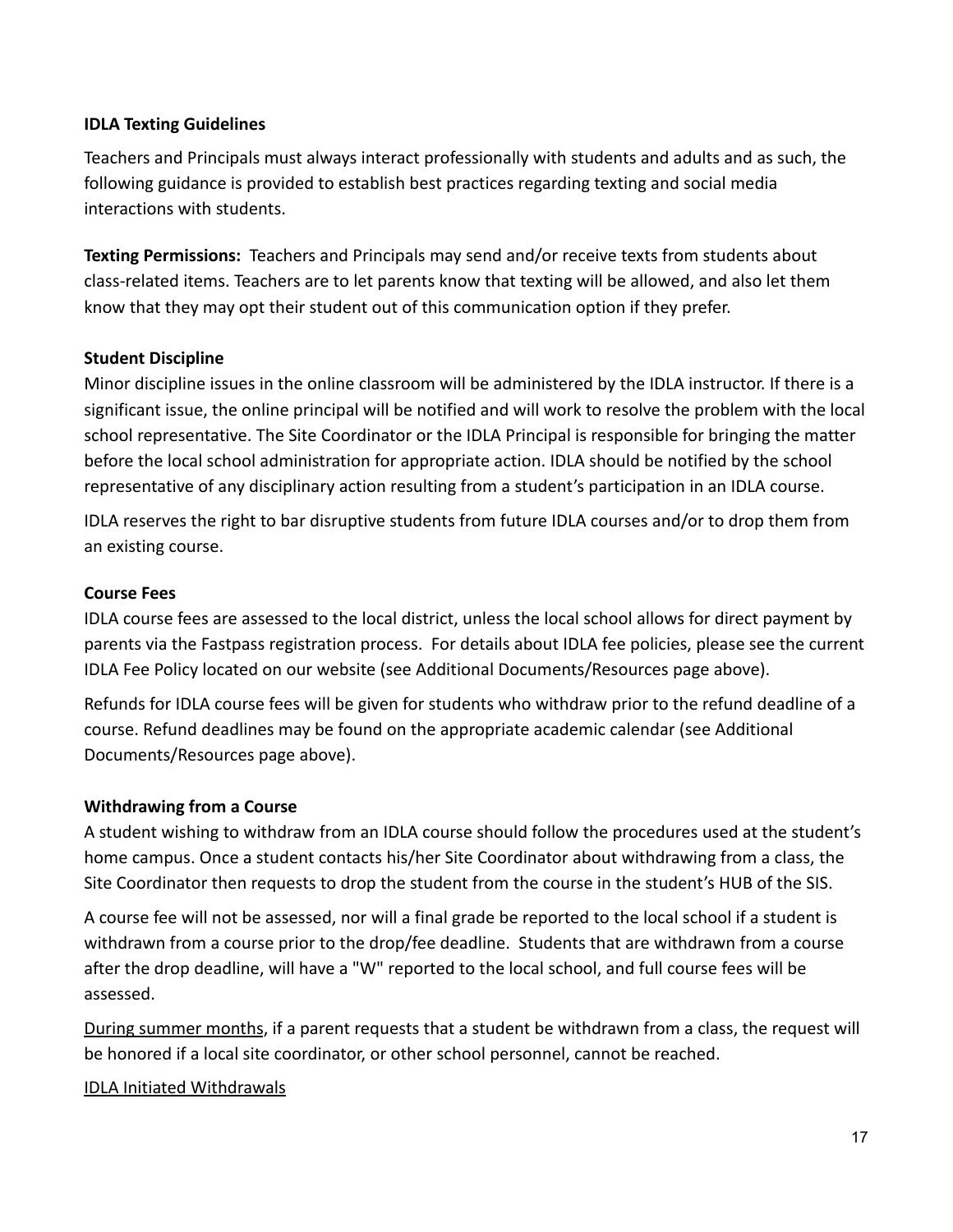- In a Cohort course, a student will automatically be withdrawn from a course if he/she fails to complete orientation before the end of the 3rd day of class.
- In a Flex course, a student will not be allowed to begin coursework until the orientation has been completed. If a student is inactive in class for a period of 14 consecutive days, the instructor may initiate a drop request. The Site Coordinator can confirm the drop or request additional time for the student to become active in the course.

### <span id="page-17-0"></span>**Extension Requests**

If certain conditions are met, students may request to extend a class fourteen (14) days beyond the scheduled final day. Students must submit an Extension Request Form, which can be found in the last unit of the student's Cohort course or under the Course Extension Items folder in a Flex course, by 5:00 pm (local time) on the last scheduled day of class. *Students are encouraged to submit extension requests prior to final exam week to allow time for the Site Coordinator and IDLA teacher to process and respond if needed*. The Extension Request Form must be initiated by the student and approved by the local Site Coordinator.

In order to qualify for an extension, a student must meet the following conditions:

- Cohort: Have a grade of 50% in the course by the last scheduled day of class (this does not include the final exam)
- Flex: Have 50% of gradable activities completed by the last scheduled day of class

Once a student has submitted an Extension Request Form, the Site Coordinator will receive notice via email. The Site Coordinator must then review the request in the Student Information System, under Action Requests. The Site Coordinator's options are:

- 1) Deny the request completely,
- 2) Approve the request, or
- 3) Deny the request but allow the student to make adjustments and re-submit.

When the request is approved by the Site Coordinator, the student's teacher will then receive notice and be required to either approve the request or deny/suggest edits if extension criteria are not met.

*NOTE: In Flex courses, students also have the opportunity to re-enroll in the same class and have the work they have already completed transferred to the new section. This re-enrollment will be invoiced as a new enrollment and a final grade for the course will be reported to the school to follow their transcription policy. The Site Coordinator must communicate with the IDLA registrar of any re-enrollment to assist with the transfer of work. Re-enrollment in any Flex class must occur within 4 months of the end date of the current course to be eligible to transfer completed work over. In cases where students re-enroll beyond this time period, the student must start class over from the beginning.*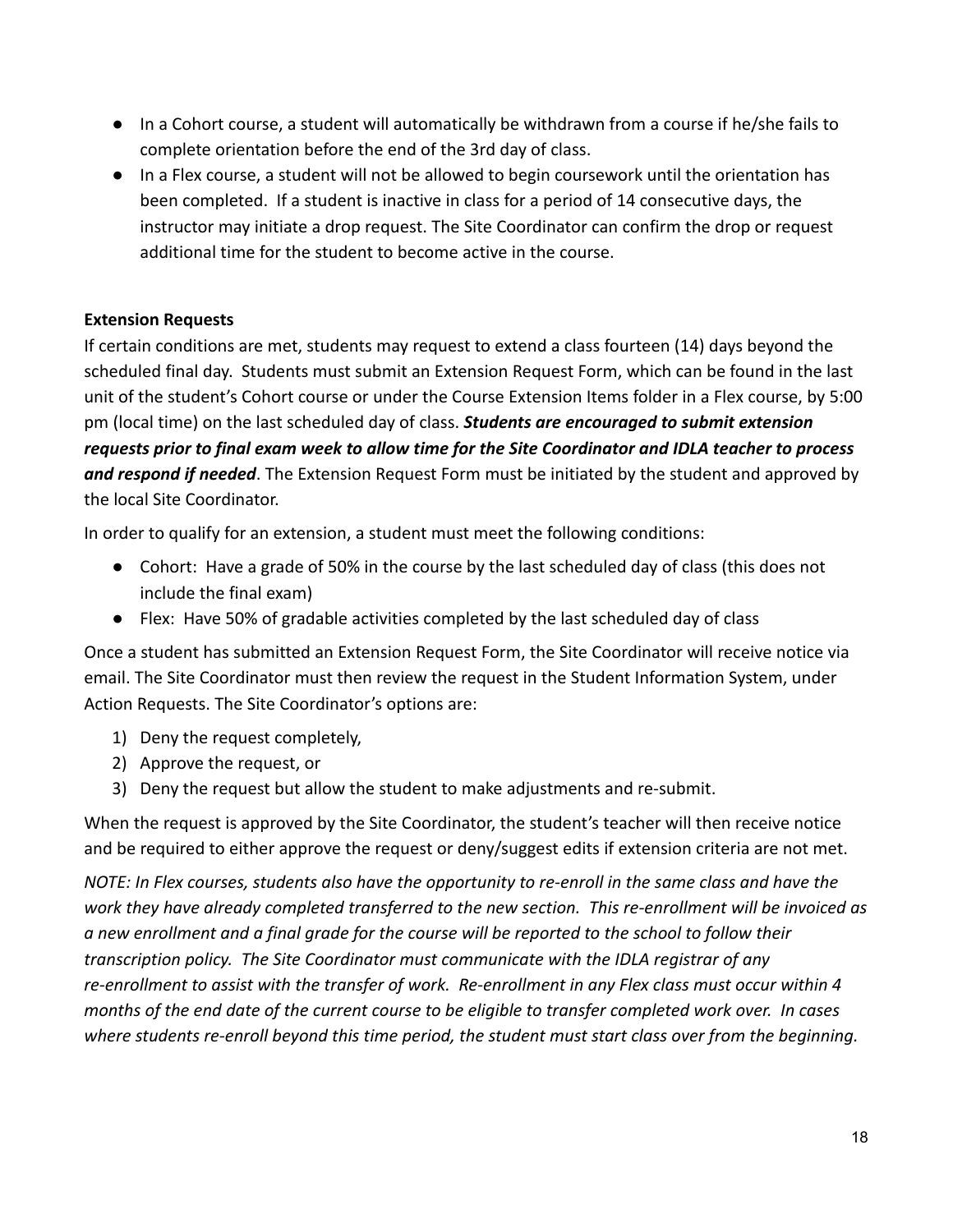#### <span id="page-18-0"></span>**Extenuating Circumstances: Hardship Extensions**

Students that do not meet the grade, or completion criteria of at least 50%, but have other circumstances that have prevented them from performing successfully in the course may qualify for a hardship extension.

These circumstances include:

- Health-related, severe accidents or illness, surgery with prolonged recovery, complications from pregnancy
- Non-medical emergency
- Other traumatic events beyond your control that affected your ability to perform or continue in the course

Written verification by a credible third party (e.g. attorney, minister, or other non-family members) may be required.

Hardship Extensions may be requested for a period of up to 35 days beyond the scheduled end of classes. Please contact your local Regional Coordinator, or the IDLA Registrar's Office to obtain the Hardship Extension Request form.

# **Dual Credit Course Extensions**

NOTE: Students enrolled in a Dual Credit course, for credit, are not eligible for Academic Extensions. Students may request a Hardship Extension according to individual college policy. Please check with your Dual Credit instructor about eligibility requirements.

# <span id="page-18-1"></span>**Course Completion Procedures**

**Cohort:** Each IDLA course includes a heavily weighted proctored comprehensive final exam or a final project. Students must complete the final project or final test or they will receive a 10% for their final course grade.

Note about Dual Credit Courses: Colleges may have specific course completion requirements. Please refer to individual course syllabi to see if there are any college specific course completion requirements.

**Flex:** To successfully complete an IDLA Flex course, students must complete two proctored module post-tests. Students who do not complete both proctored module post-tests will receive a final grade of 10% in the course.

**Credit Recovery:** There is no formal Final Exam in Credit Recovery. Students will complete a test at the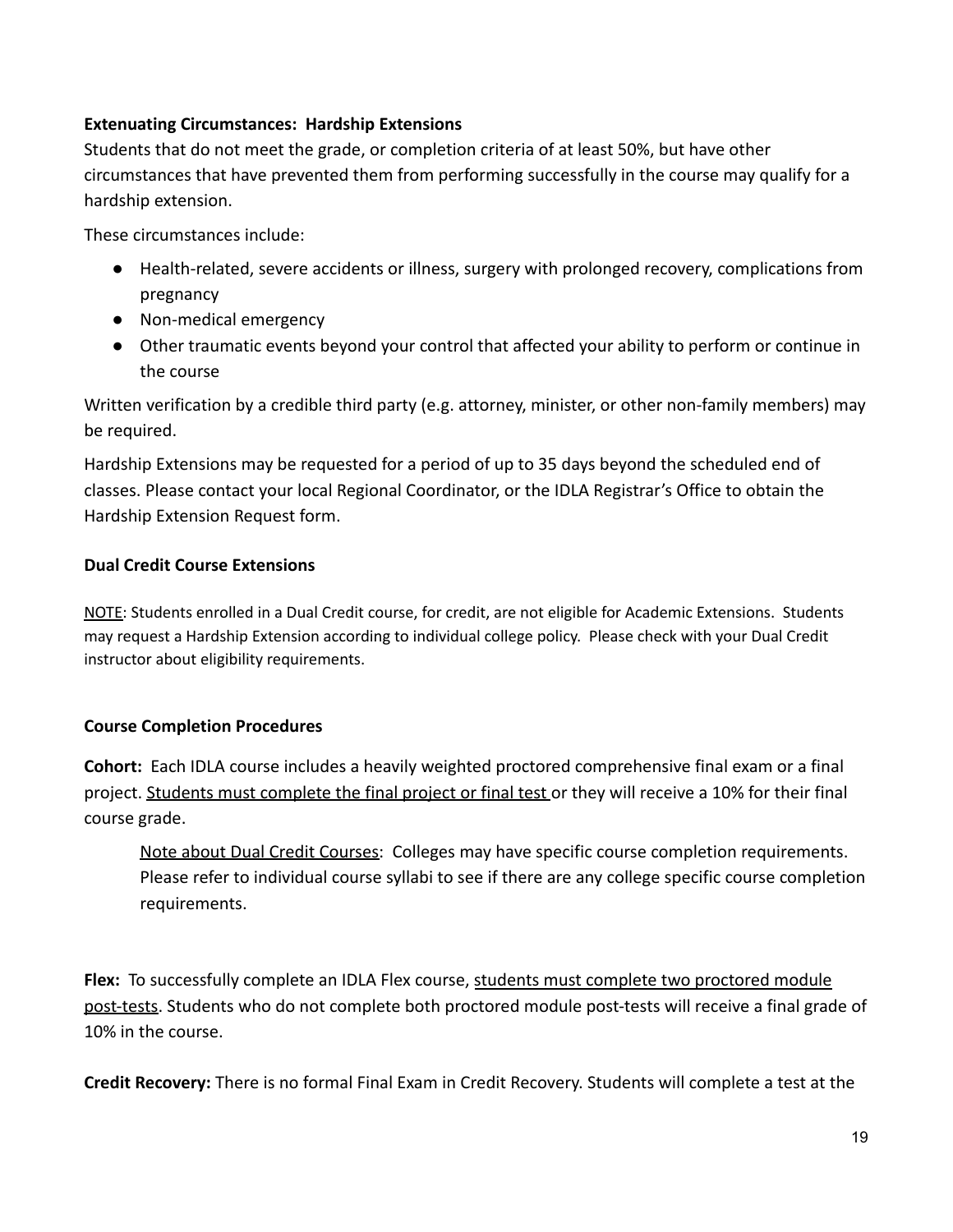end of each unit covering the content of that unit. The eight-unit tests compose the Final Exam component of the course. Combined, the eight-unit tests compose 40% of the student's overall grade for the course and must be completed in order to earn a grade higher than 10%.

#### **Inactivity Drops**

Attendance is taken based upon daily participation in lesson activities and assignments. Students who do not meet daily participation requirements will be marked absent.

The student's Site Coordinator may excuse an absence by contacting the IDLA Registrar. Site Coordinators are encouraged to excuse absences based on their local school attendance policy. Students who have recorded a total of 12 unexcused absences will be automatically dropped from the course.

### **Final/Proctored Exam Procedures:**

The Site Coordinator will be responsible for arranging with the student an agreeable date, time, and location for all proctored exams. (Final exam in cohort courses, 2 module tests in flex courses). The Site Coordinator will also provide a proctor for the entirety of the testing period. Final exams are generally proctored at the student's school during the designated Final Exams Week.

IDLA determines passwords for proctored exams. **Exam passwords should never be shared with a student or anyone not authorized by the local school**. They should remain confidential and known only by the Site Coordinator and/or a school-appointed proctor.

For all sessions, Cohort and Flex exam passwords can be found in the SIS (Click on "Reports," then "Exam Passwords").

#### <span id="page-19-0"></span>**Final Grade Reports**

Final course grade(s) will be recorded by the IDLA Teacher within one week of the last day of the course. Digital Grade Report or CSV format downloads are available to Site Coordinators in the Reports area of the SIS.

#### <span id="page-19-1"></span>**Students with Disabilities**

By law, the following requirements are established for a student with a disability (either under the Individuals with Disabilities Education Act, 2004 or under Section 504 of the Rehabilitation Act) and must be met by the student's home campus and by the course instructor:

- 1) IEP/504 Plan specified accommodations and/or adaptations for instruction
- 2) Implementation of Behavior Intervention Plan (BIP), and
- 3) IEP/504 Plan specified accommodations and/or adaptations for assessments (classroom and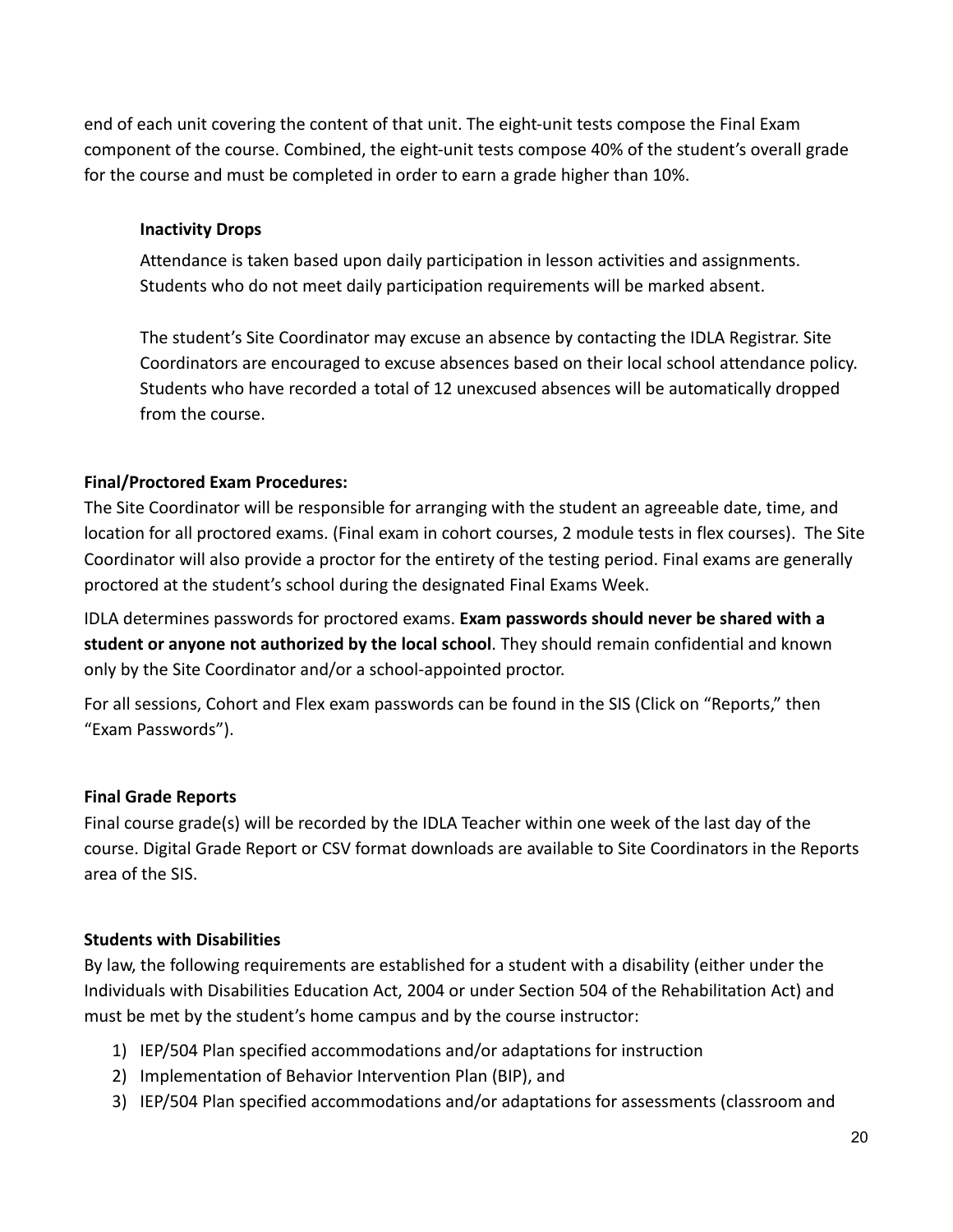state-/district-wide).

The home district continues to report students with disabilities for federal and state count purposes while such students participate in IDLA. It is the home district's responsibility to develop and implement IEPs and 504 Plans. IDLA staff will comply with the IEP or 504 Plan; however, the home district must provide resources required by such plans.

The Site Coordinator will identify students with a disability during registration and provide the contact information to allow IDLA to request a complete copy of the student's IEP. IDLA instructors should be invited to participate in IEP meetings as would any home campus instructor.

Qualified students with disabilities needing accommodations and/or adaptations should contact their Site Coordinator before enrolling in an online course to ensure that their needs are met in a timely manner.

# <span id="page-20-0"></span>**Evaluation and Feedback**

In order to make the job of the Site Coordinator as efficient and effective as possible, we encourage Site Coordinators to contact us with any difficulties or successes in administering your role. Students are also encouraged to anonymously submit a course evaluation upon completion of their IDLA course. Parents also have the opportunity to complete an evaluation of their student's course(s). Contact information for IDLA may be found on the Additional Documents/References page above.

# <span id="page-20-1"></span>**Technical Support**

In most instances, schools allow or require students to participate in IDLA courses using campus computers. In these cases, the school or district will need to provide local technical support if an IDLA technician deems that there are hardware or software-related problems that cannot be solved remotely. The Site Coordinator is not expected to provide this support but should be able to contact the school or district technical support personnel if needed.

If a student has difficulty accessing the course through the Learning Management System, or has any other technical issues with their course, they are encouraged to contact IDLA Technical Support.

# <span id="page-20-2"></span>**Regional Coordinators**

Every school in the state is assigned an IDLA Regional Coordinator. This individual works collaboratively with your school to update them on items such as new course offerings, best practices in online learning, scheduling conflicts, and problem-solving. This individual is available to assist you with any questions you may feel needs additional attention and are happy to work with you on any question. The individuals listed below are the Regional Coordinators throughout the state. If you are unsure of which Regional Coordinator works with your school, you may call our office at 208-342-0207 to place